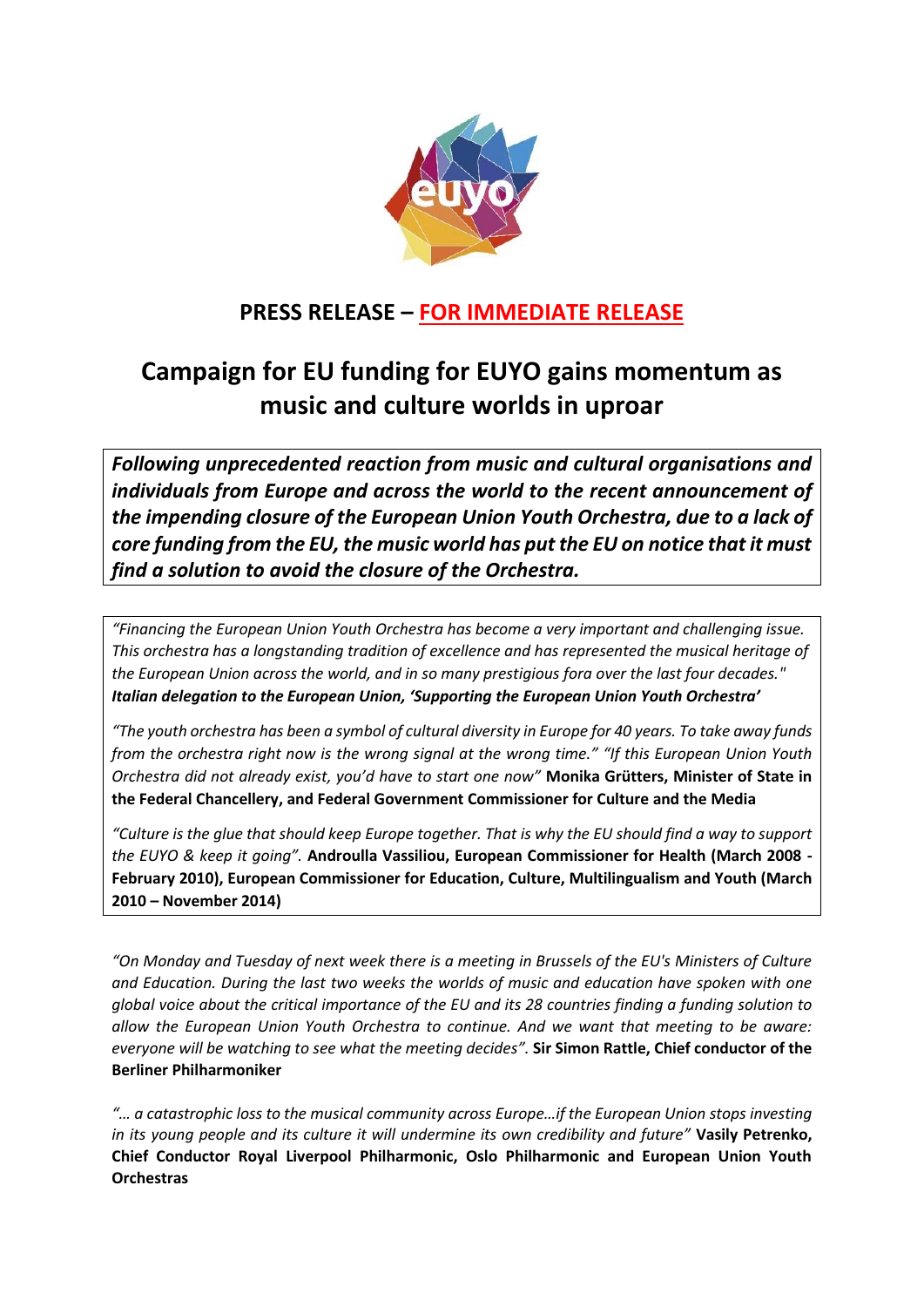*"For 40 years the European Union Youth Orchestra has been the very definition of excellence and commitment, consistently proving the value of bringing together young people from diverse European cultures. At a moment of such challenge for Europe, it is simply unthinkable that this beacon could be destroyed by lack of support and nurturing from the EU. Simply unthinkable."* **Bernard Haitink Conductor Laureate European Union Youth Orchestra**

*"With the death of the European Union Youth Orchestra they are taking away the sap from Europe itself: politics will be able to do even less against the rise of nationalistic movements, against the walls that in many parts they want to erect and that music helps to tear down. It is a group formed by extraordinary young people: everyone gives their best and counts on the talent of the person next to them. Even at a time when the tension between their nations was highest, Greek and German musicians studied together, played together. The Orchestra is a symbol of coming together that is important for everyone."* **Gianandrea Noseda, Music Director Teatro Regio Torino, Music Director Designate National Symphony Orchestra Washington DC, Chief Guest Conductor Designate London Symphony Orchestra** 

*"We believe that the European Union Youth Orchestra is one of the great Cultural Ambassadors of the European Union, and that for 40 years it has been a consistent beacon of excellence for the EU's highest values and ideals. We understand that without direct core funding from the EU this unique organisation will cease to exist after 1 September 2016. We call upon President Juncker, President Schulz and Commissioner Navracsics to act to make available, with urgency, a level of EU core funding directly for the Orchestra that will enable its survival."* 

**Daniel Barenboim** - Music Director Staatskapelle Berlin, Co-founder West-Eastern Divan Orchestra **Lionel Bringuier** - Chief Conductor and Music Director Tonhalle Orchestra Zurich; **Gustavo Dudamel** - Music Director Orquesta Sinfónica Simón Bolívar and the Los Angeles Philharmonic; **Iván Fischer** - Founder and Director Budapest festival Orchestra, Chief Conductor Konzerthaus Orchestra Berlin; **Esa-Pekka Salonen** - Chief Conductor and Artistic Advisor Philharmonia Orchestra, Conductor Laureate Los Angeles Philharmonic, Composer in Residence New York Philharmonic Orchestra; **Juja Wang** - classical pianist; **Pinchas Zukerman** - violinist, violist, and conductor; **Yannick Nézet-Séguin** - Music Director of the Philadelphia Orchestra and of the Rotterdam Philharmonic Orchestra since 2008, Artistic Director and Principal Conductor of the Orchestre Métropolitain (Montréal); **Sir Antonio Pappano** - Music Director Royal Opera House Covent Garden, Music Director, Accademia Nazionale di Santa Cecilia, Roma

*"… a grave political error on the part of those whose role it is to protect culture and its institutions … a betrayal of a fundamental belief".* **Semyon Bychkov, Otto Klemperer Chair of Conducting, Royal Academy of Music, London, Gunter Wand Conducting Chair, BBC Symphony Orchestra**

*"…In a world whose cultural and spiritual values are at risk. It is assumed that governments should help and support in any way the survival of orchestras, especially the younger ones."* **Ricardo Muti, Music Director of the Chicago Symphony Orchestra and the Orchestra Giovanile Luigi Cherubini**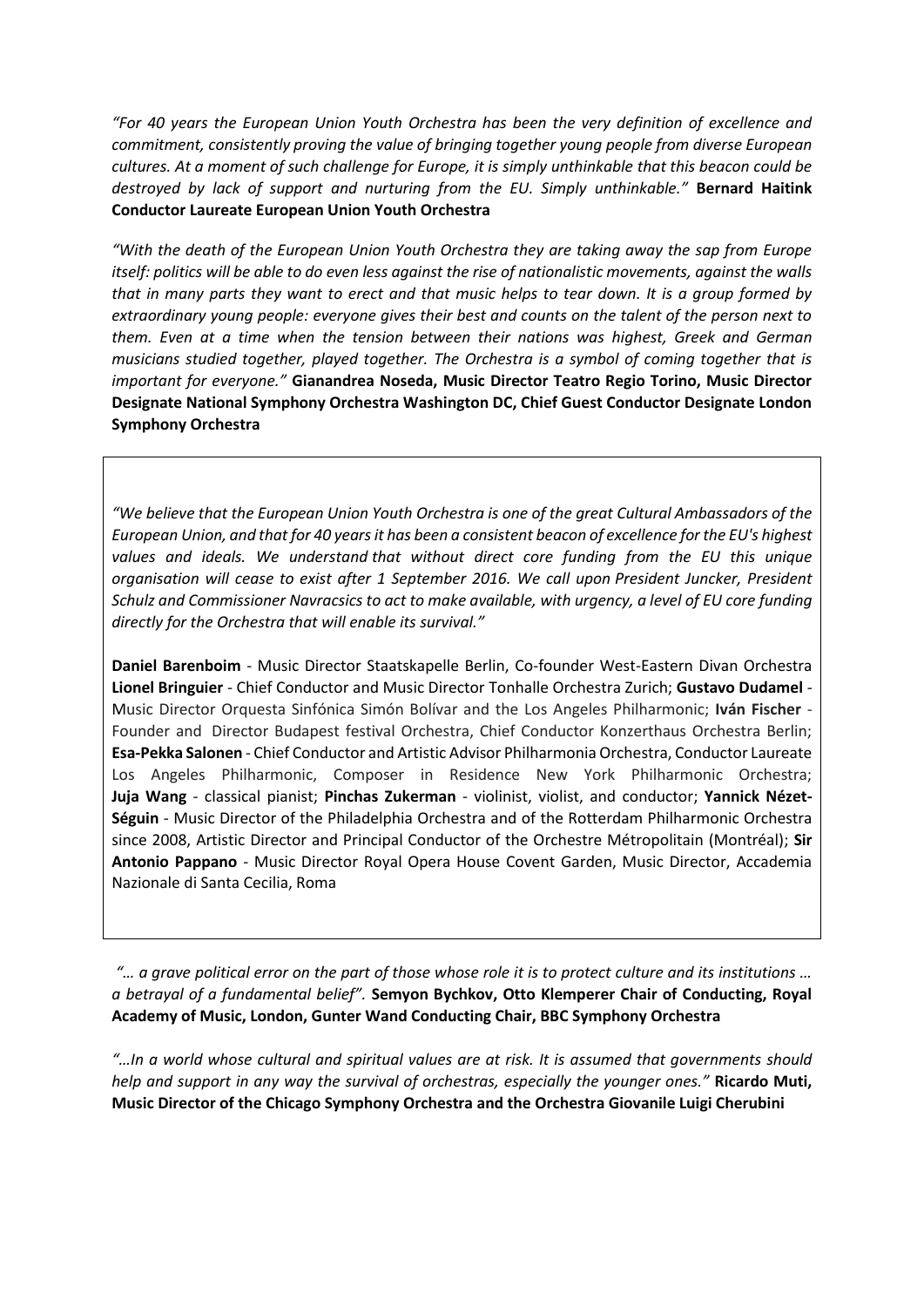*"The bureaucracy of the European Union is turning into the grave of genuinely continental projects. It looks like a huge contradiction and is lamentable for a project that brings youth, talent, diversity, solidarity, culture ... art."* **Juanjo Mena, Chief Conductor, BBC Philharmonic**

*"…a cultural and political disaster second to none and a terrible indictment against a background of increasing nationalistic and anti-EU tendencies."* **Sir Simon Rattle, Chief Conductor of the Berliner Philharmoniker; Martin Hoffmann, General Manager of the Berliner Philharmoniker Foundation; Ulrich Knörzer, Member of the Orchestra Board; Knut Weber, Member of the Orchestra Board**

*"Where are you going, EU? It is alarming to stop investing in the education of young people."* **Andreas Großbauer, Chairman Vienna Philharmonic**

*"At a time when the importance of music education in general and the positive impact generated by youth orchestras in Europe and indeed the world over is widely recognised, it seems curious, to say the least, that a highly successful institution such as the EUYO, which by its very existence has exemplified one of the central tenets of the European Union, will now cease to exist owing to lack of funding. A European community which fails to invest in the future of its young people will ultimately face severe problems."* **Matthias Naske, CEO & Artistic Director of Wiener Konzerthaus; Board Member of the Gustav Mahler Youth Orchestra**

*"As a former Chairman (2002-2008) of the British House of Lords Select Committee on the European Union, may I add my anguished voice to those appealing to you, to the Commission as a whole, and to the European Parliament not to let the Youth Orchestra die. Quite apart from the superb quality of its performances, the EUYO is an extraordinarily potent symbol of the finest aspirations of European youth, demonstrating beyond doubt how indispensable is such a shared cultural experience to the advancement of ever closer union. Allowing ill-conceived cultural funding structures to kill off the EUYO is a shameful betrayal of a great institution and sends a terrible message to youth both within and beyond the borders of the EU, not to mention to those older generations who have known and loved it these past forty years."* **Lord Grenfell of Kilvey, former Chairman (2002-2008) of the British House of Lords Select Committee on the European Union**

*"I have long been a supporter of the ECYO, as it then was, and the EUYO, as a marvellous example of harmony in Europe where otherwise there was so little. As you know so well, but it bears repeating, the orchestra has gone from strength to strength, musically, but more importantly it has been an exemplar in bringing so many young people together to provide a concrete example of cooperation to the world, and to include outstanding performers from every single EU member…"* **Fred Emery, Acting Editor The Times, London, 1982, Presenter BBC Panorama 1978-92**

*"I have been dismayed to learn of the elimination of funding for the EU Youth Orchestra. I don't need to remind you of the quality and stature of this orchestra amid the world network of youth orchestras. It is among the highest and most respected. The elimination of the orchestra appears as a blunt insult to its proud history and its worldwide significance.* 

*I wonder if I do need to remind you of the power of a peak orchestra such as the EUYO. Citizen artists who make Europe a stronger region are incubated in this organization, which is so well run, administratively and artistically. We can't fathom why you would take such a glowing success that is having such a positive effect on so many, and kill it.* 

*As the keynote speaker to UNESCO's first world conference, and the recipient of the highest award in the U.S. for arts education, I know the value and impact of such an institution for those individuals and*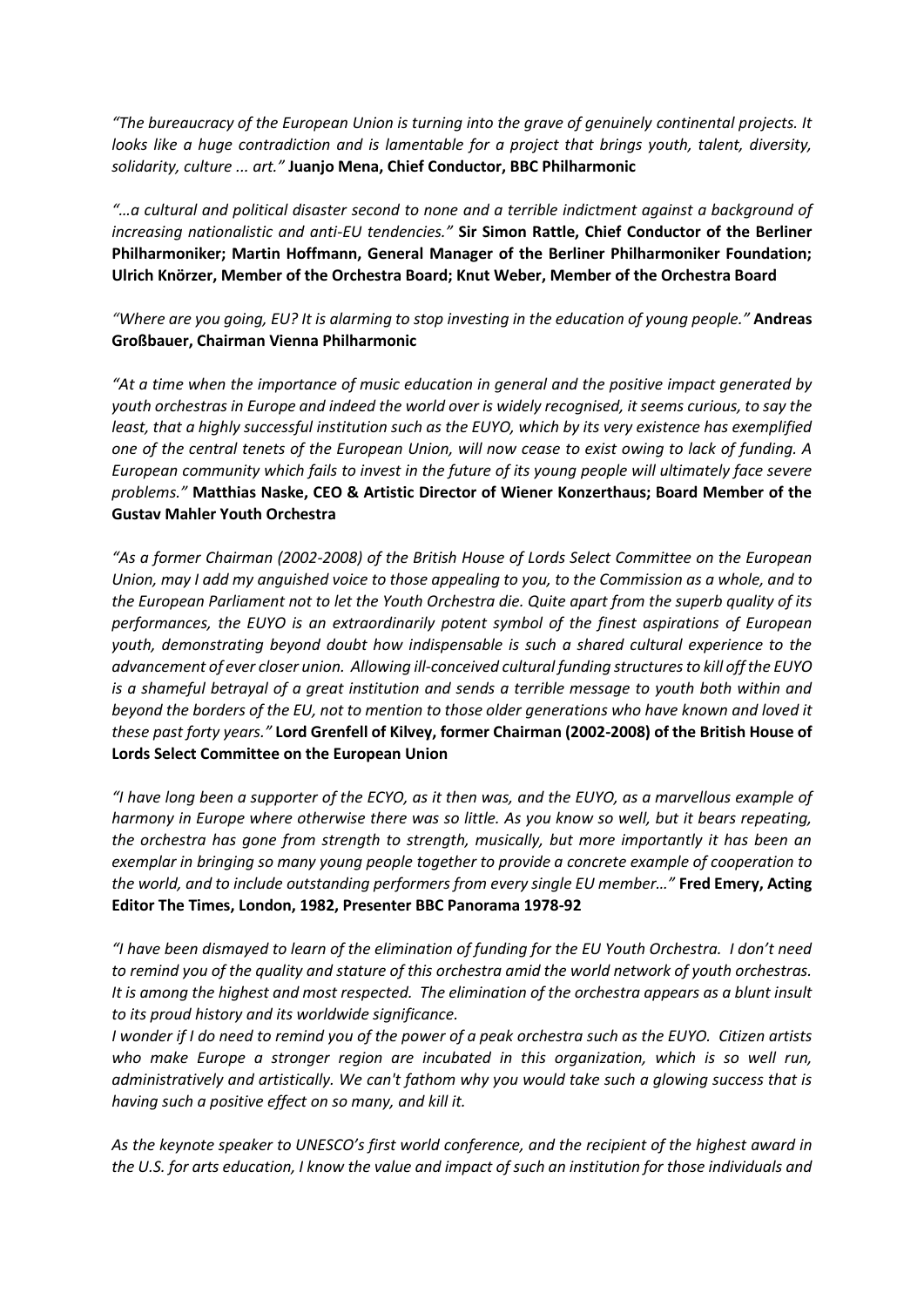*for those they contact through their various means. We in the U.S. envy Europe its marvellous EUYO, and are shocked that a government would just brush it aside—it seems the worst kind of disrespect for tradition and success. What does the EU want Europe to become? What kind of government is the EU if it gives so little value to its cultural gems?*

*Please re-fund this great orchestra. We in the U.S. were shocked by the actions that led to its closing and believe you will wake up soon to the greatness that you have and reinstate its future built on such a foundation of success."* **Eric Booth, writer, teacher, independent arts learning consultant**

*"As a former Belgian diplomat I have been a constant advocate of a comprehensive European integration process. This should encompass not only economic, financial and social issues but also matters of common security and citizenship.* 

*I have always shared the opinion that the task of the EU is to bring citizens closer in a spirit of mutual respect and cohesion. In this respect the European Union Youth Orchestra has achieved over years results that no other endeavour has reached. Along with the ERASMUS program, it has succeeded in creating a true European identity among young people.* 

*The news of the European Commission suspending its support to this extraordinary tool of integration is to me as a passionate music lover not only un-understandable but unacceptable. As we see increasing and concerning moves towards more nationalism, maintaining this forum of multiculturality is simply a moral duty.* 

*I do hope that the Commission will soon reconsider its planned decision so that the EUYO can pursue its activities as the herald of confidence in our common future."* **Pierre Clement Dubuisson, Honorary Ambassador of Belgium**

*"Because of the EUYO, I saw that I was just as good as my European peers, made great friends and professional contacts that I still have today, and I am now one of the few female Principal Oboists in a top orchestra in Europe. There is no way that I could have achieved this without the EUYO, and I am not an isolated story. All the top orchestras in Europe are full of past alumni of the EUYO (in my year alone, 2 Oboe members of the Berlin Philharmonic were in my team of 5) and closing down this orchestra is a tragedy that cannot be allowed to happen, not just for the musical development of young European musicians, but also to develop and maintain friendly contacts among its citizens."* **Aisling Casey, Principal Oboe Radio Philharmonic of The Netherlands**

*"EUYO is the best youth orchestra in the world. It is without peer as a pre-professional training orchestra. Nearly every professional orchestra in Europe and many more around the world (including the Sydney Symphony here in Australia) have former EUYO members in their ranks. They bring to those orchestras not only the highest level of instrumental artistry and the utmost dedication to the music they play, but also the desire to create a sense of community, to engage with their colleagues, their audience and the wider community in a really meaningful way, and break down boundaries and borders to communication and collaboration. They have a real sense of curiosity about their neighbours and their neighbour's culture and a respect for difference, all these things learnt from their experience in EUYO (an experience many say was the best experience of their lives).* 

*EUYO is a model of European unity and collaboration, unique in the arts world. I can't think of a more powerful or more palpably successful example. I believe EUYO is utterly European both in aspiration and in practice.*

*To lose EUYO would be to deny hundreds of emerging professional musicians a vital stepping stone to their future careers. It would also deny the citizens of 28 countries the chance to experience the unique*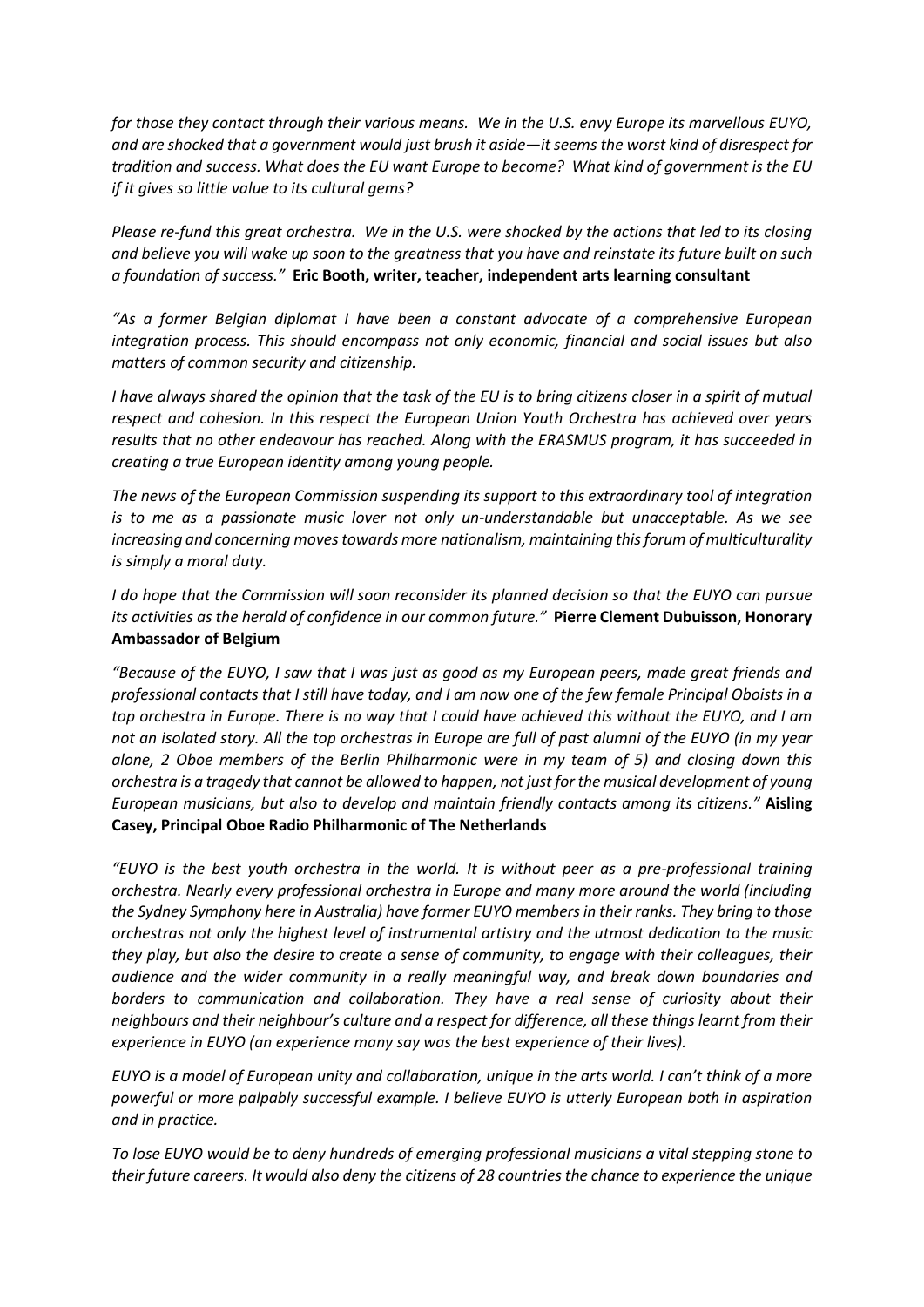*display of inspiration, passion and positivity that these amazing young people and this organisation offer."* **Roger Benedict, Artistic Director, Sydney Symphony Fellowship Program; Principal Viola, Sydney Symphony Orchestra; Senior Lecturer, Sydney Conservatorium**

*"Please may I add my voice to the thousands of alumni of the European Union Youth Orchestra dismayed at your decision to suspend all funding to the orchestra. Of all the institutions of the European Union this is surely the most profoundly successful. My experiences both playing in and listening to the EUYO were transformative: there is no way one can be involved in the orchestra without developing a deep love not only for the music and culture of Europe but for its people as well. If you cannot see this then you are not fit to work for the European Union. I understand that you have a difficult role managing budgets in the current financial climate. However, EUYO is a reflection of all that is best in the European Union. Cutting its funding would cause irreparable damage to the EU and European culture in general. Please reverse your decision."* **Alec Frank-Gemmill, Principal Horn Scottish Chamber Orchestra**

*"I Believe that the European Union Youth Orchestra is one of the greatest Cultural Ambassadors of the European Union, and that for 40 years it has been a consistent beacon of excellence for the EU's highest values and ideals."* **Alexander Kasper, Bassoon Player Konzerthausorchester Berlin**

*"I grew up in Corfu, Greece. It is a very beautiful island but with very little musical or artistic culture. In order to pursue my education in classical music, I had to move abroad. As a student of the Royal Academy of Music, I received some orchestral training and experience but it was EUYO that really gave me a glimpse of what it means to make music in a world-class ensemble…*

*Artistically, EUYO made me love music. I do not only mean music only as a sound, but music making, as a profession and as a way of life. It also offered me an opportunity to meet and interact with numerous other musicians, many of which I still meet often in various orchestras around London. An orchestra is more than a group of musicians. It is there to serve a community of people and, to this day I have not seen another ensemble that has served its community as well as the EUYO. It connected me to the world musically and culturally when I needed it the most…*

*I do not believe music will be lost without EUYO. Music finds way to survive but for musicians like me, coming to western classical music from a country with very little tradition, with EUYO gone, we will have lost the most important connection that allows us to communicate and interact with Europe. EUYO IS Europe, with all its qualities and values."* **Alexandros Koustas, Principal Viola Player, The English National Ballet Philharmonic & Viola player, The Academy of St Martin in the Fields**

*"Culture is at the heart of Europe. People all over the world aspire to have a cultural life like that of us Europeans; it is the envy of many. Musicians, artists, music-lovers and culture-lovers travel every year to experience what Europe has to offer. To my mind, the EUYO has played, and hopefully will continue to play its part in this wealth of artistic excellence. Not only are the concerts given by the EUYO comparable with those of the very best professional orchestras in the world, but membership of the EUYO provides a unique opportunity to hone skills with the very best of Europe's young musicians under the tutelage of Europe's greatest mentors. With the skills I learnt as a member of EUYO, I was able to get a job with the London Symphony Orchestra and I continue to use those skills every day. With the LSO, I travel all over the world, often playing to sold-out concert halls, continuing to bring European excellence to audiences throughout the world. A great number of my colleagues are former members of the EUYO and I am certainly not alone in the knowledge that we would be artistically poorer had it not been for the lasting influence of the wonderful EUYO.*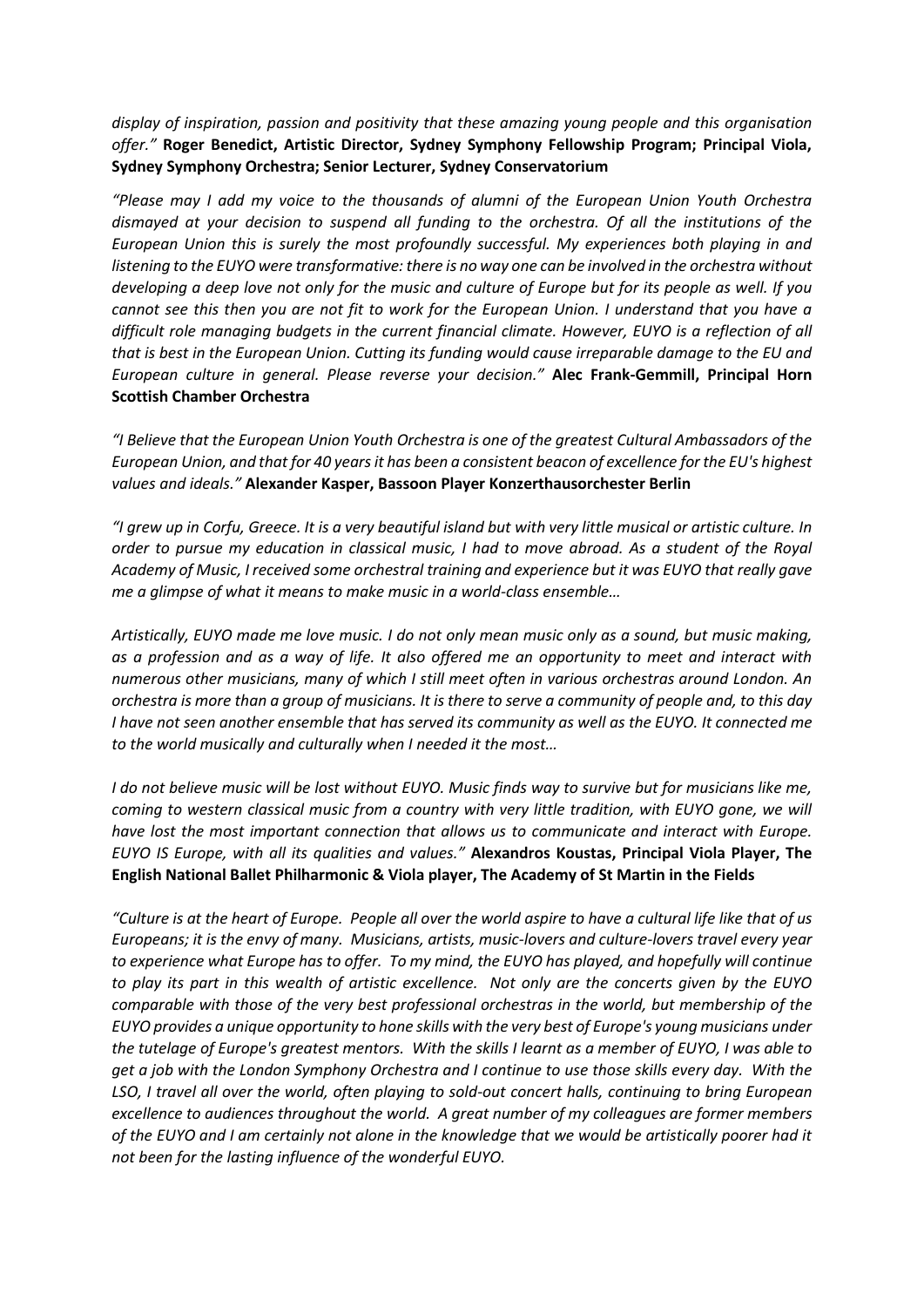*The lasting legacy of each and every member of the EUYO is that they can play even more inspiring, uplifting concerts, cementing the view that Europe really is where culture is at its very best. Without culture extending beyond the boundaries of the individual member countries, what is Europe all about? Economic, agriculture, justice, environmental policies? These all have their place, but without Art and Culture, the European Union risks becoming a rather dry, uninspiring place, which is surely not what anyone is trying to achieve.*

*I appeal to you most strongly to find funding to safeguard the future of the EUYO. This will help to ensure that future generations of European musicians will keep Europe at the very pinnacle of cultural life."* **Anna Bastow, Viola, London Symphony Orchestra**

*"The European Union Youth Orchestra is the very symbol of the European project. It brings young people together from all over the continent, only based on their love for, and skill at music. That is when real lasting international friendships are born. By bringing a whole generation of stellar musicians together, the EUYO creates everlasting bonds and a renewed understanding of the different cultures."* **Asbjørn Ibsen Bruun, Member of the Gustav Mahler Jugendorchester**

*"In a time when the great traditions of western civilization and culture are are being orphaned and gradually lost, please do not let the incredible value of this shining beacon of music end. The EUYO not only teaches the value of discipline, citizenship and cooperation to young people, it also enriches the EU countries by continuing to hold up the great tradition of which our world-famous orchestras are the pinnacle, like the London Symphony, the Berlin Philharmonic, and so many more. We need this in the world. These young students need this opportunity."* **Denise Dillenbeck, Yakima Symphony Concertmaster, Northwest Sinfonietta Concertmaster, Lake Chelan Bach Festival Concertmaster, Central Washington University Artist in Residence**

*"As principal flute of the world-renowned Royal Concertgebouw Orchestra for 21 years, I can say with my hand on my heart that I would not be in this position today had I not initially had the opportunity to hear EUYO (or ECYO as it was back then) as a teenager, conducted by maestro Claudio Abbado at the Proms in London… and a couple of years later, to successfully audition for this wonderful orchestra.* 

*I was fortunate enough to have played in EUYO (ECYO) for 4 years from 1988 to 1992 under such great conductors as Claudio Abbado, Bernard Haitink, Vladimir Ashkenazy, Jeffrey Tate and Zubin Mehta to mention just a few. The musical training which we received was exceptional and was undeniably intrinsic to so many of my generation (and generations before and after) winning positions in top orchestras throughout Europe; some in their home countries, but many, such as myself, in other European countries. We travelled extensively throughout the European Union, sparking a love and deep respect for the unified variety within the 28 countries of the EU. At our concerts, both performers and audiences alike shared some absolutely unforgettable musical highlights. In addition, deep and lasting friendships were forged, friendships which link Europe, and which bind audiences to musical culture throughout our glorious European Union.*

*Music is an international language, youth is our future and these European friendships are the foundation of our future Europe…"* **Emily Beynon, Principal Flute, Royal Concertgebouw Orchestra**

*"I believe that the European Union Youth Orchestra is one the great Cultural Ambassadors of the European Union, and that for 40 years it has been a consistent beacon of excellence for the EU's highest values and ideals.*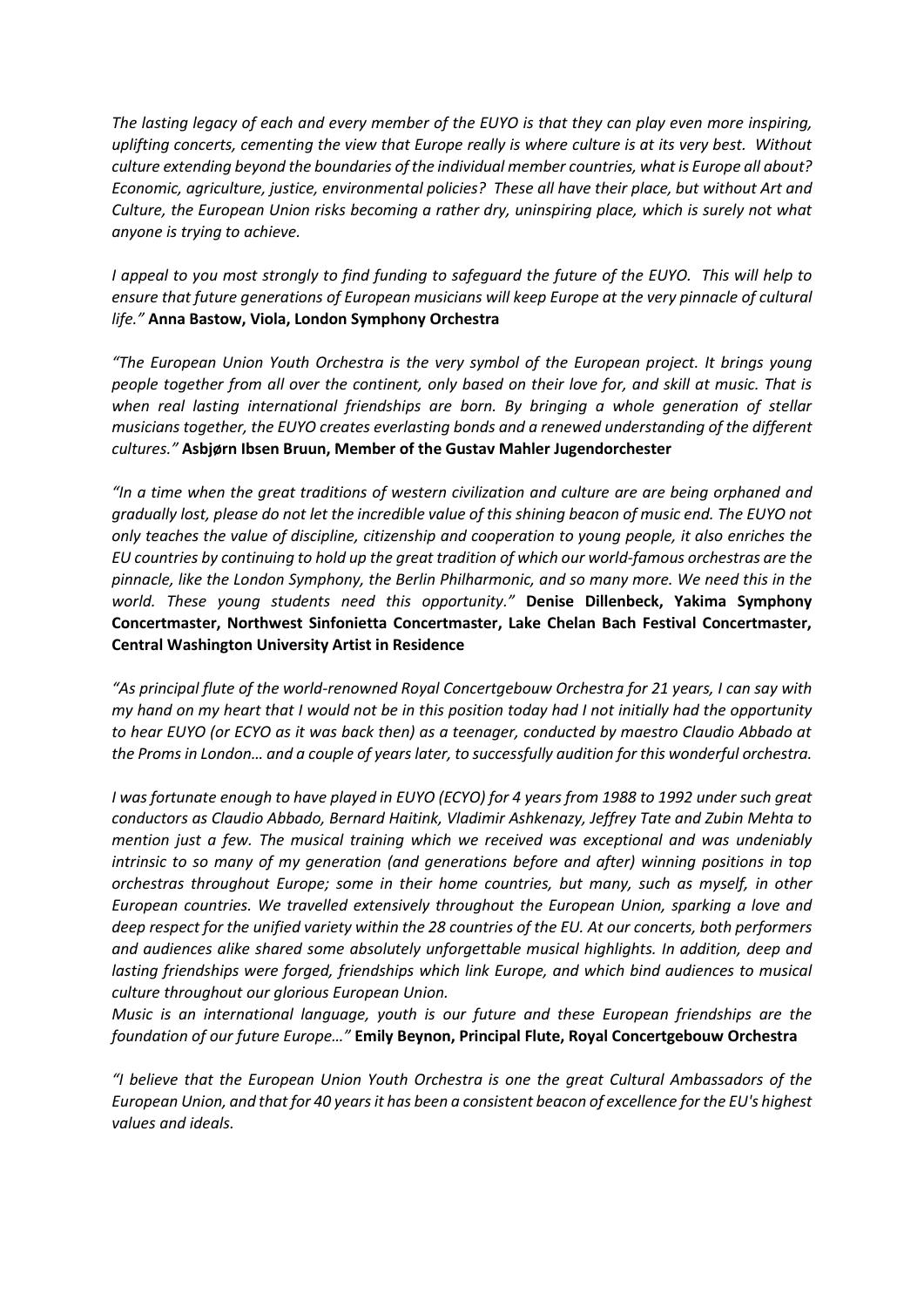*I understand that without direct core funding from the EU this unique organisation will cease to exist after 1 September 2016. I call upon President Juncker, President Schulz and Commissioner Navracsics to act to make available, with urgency, a level of EU core funding directly for the Orchestra that will enable its survival."* **Fiona Kelly, Principal flute Swedish Chamber Orchestra**

*"…How are we to motivate and energise the next generation to buy into the collective spirit of the EU if one of \*their\* projects, one of the few that actually belongs to them, is taken away from them? It begs the question of what the EU is for and what good it actually does if it can snatch away something that manifestly does so much cultural and psychological good in Europe today."* **Iona Bain, journalist, author and musician**

*"As a musician from the Nuremberg Symphony Orchestra and a violin and viola teacher, I can assure you that the EUYO is an absolutely unique orchestra of major importance for the European classical music panorama. If you do care about European cultural values, which you surely do, please do your best to ensure the funding of the EUYO for the future."* **Johannes Eva, Violist, Nürnberger Symphoniker**

*"The EUYO gave us a vision for life. We strive to experience, cultivate and create world-class music that brings people together and celebrates unity through diversity. The EUYO embodies the ideals of the EU. If the EU cannot fund its talented young musicians, many of whom would be inspired to devote their lives to these ideals, then the EU is straying in the wrong direction. I urge you to find a way to ensure that the EUYO can continue to inspire future generations of the EU's greatest musical talents."* **Sarah Sew, EUYO Violinist 2006-12, Concert Master 2010-12**

*"The decision to put an end to the European Union Youth Orchestra is a stab to the heart of the Union itself. Nothing short of an act of high treason to those values the Union was meant to foster, defend and export. It is a short-sighted, short-term based decision which contributes to undermine and erode the European ideal even further at a time when those values need defending most."* **Dr Oscar Colomina i Bosch, Professor of Orchestration, Royal Academy of Music (London); Conductor/General Music, The Yehudi Menuhin School**

*"As ambassadors for the EU project, young musicians performing at the top of their game, led by the world's finest conductors, are surely worthy of the support of the organisation whose name they have so faithfully and enthusiastically promoted across the world for the last four decades.* 

*Alumni from the EUYO perform in orchestras across the world, and teach thousands of young aspiring students. The message that this cancellation of funding sends both to the alumni and to aspiring future performers is hugely damaging to the EU name - especially at a time when many are questioning its worth."* **Michael Bawtree, Music Director, Glasgow Chamber Choir; Chorus Director, Edinburgh Choral Union; Lecturer, Royal Conservatoire of Scotland; Assistant Music Director, Festival Lyrique de Belle Ile en Mer, France; Staff Pianist, Orkney Conducting Course**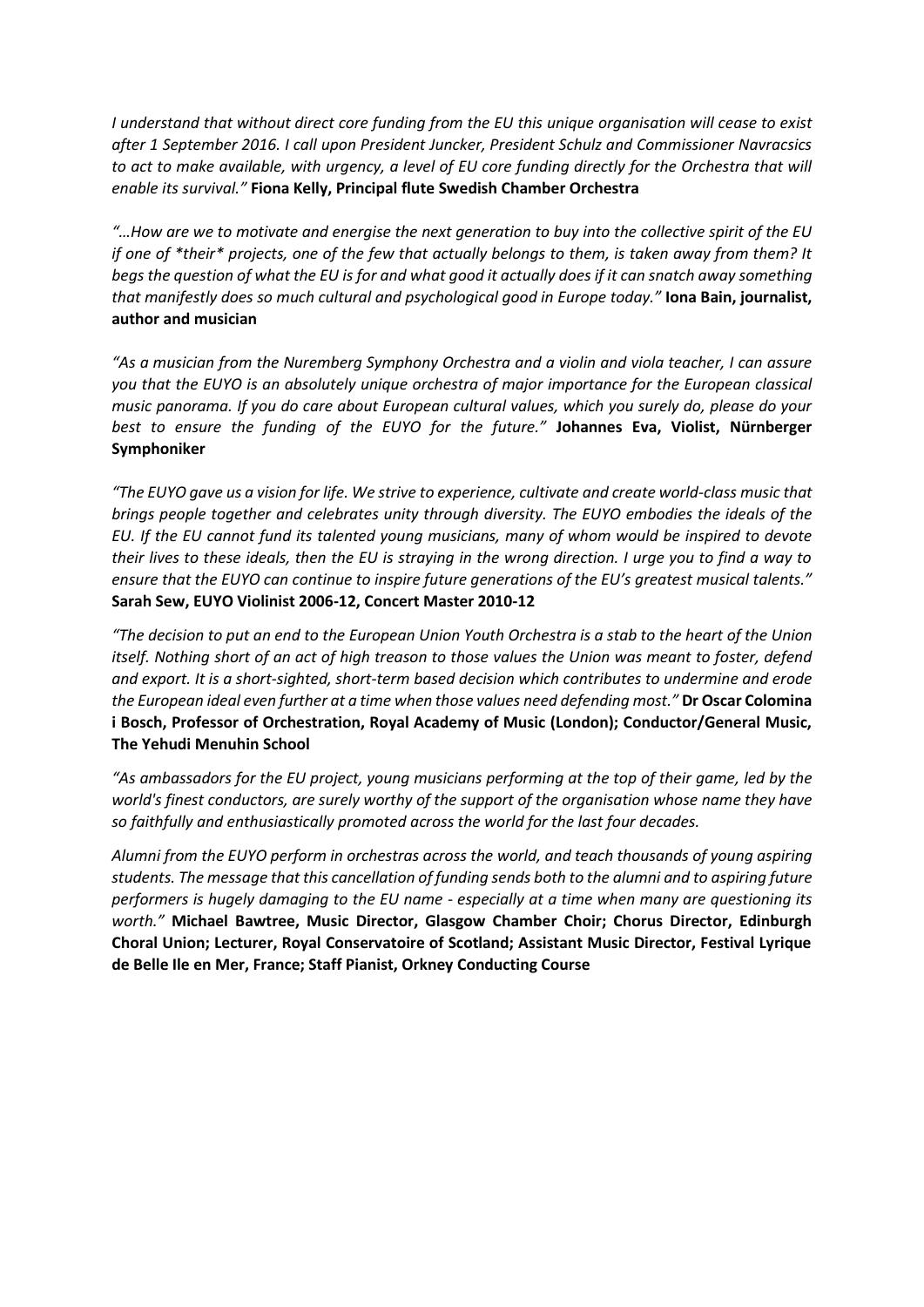Furthermore, a joint letter of support was sent by **Wiener Jeunesse Orchester, Austria; National Music School Bulgaria; Latvian Academy of Music, Latvia; Bozar, Brussels, Belgium; Jeunesses Musicales, Croatia; Malta Philharmonic Orchestra, Malta; ARS/KONCERT, spol. s.r.o. Czech Republic; NJO: Dutch Orchestra and Ensemble, Netherlands; Danske Musikkonservatorium, Denmark; Ministry of Culture & National Heritage, Poland; Estonian Academy of Music and Theatre, Estonia; Direção-Geral das Artes Portugal; Sibelius-Akatemia, Finland; ARTEXIM/Romanian Cultural Institute, Romania; Orchestre Français des Jeunes, France; Slovak Music Centre, Slovakia; Goethe-Institut, Germany; Department for Musical Production, RTV Slovenia; Megaron Thessalonliki, Greece; Academy of Music and Drama, Gothenburg, Sweden; National Youth Orchestra of Ireland; National Youth Orchestra of Great Britain, UK:**

*"We strongly believe that the European Union is making an appalling mistake by undermining the importance of such a remarkable cultural organisation in Europe. The EUYO can only keep representing its Union if the European Union itself is prepared to continue funding it. Partnership project funding through 'Creative Europe' is clearly not appropriate for the EUYO."*

*"The recent announcement of the closure of the European Union Youth Orchestra due to a loss of funding from the European Union has shocked the music world, and stirred up reactions from complete incomprehension to openly issued bewilderment. The decision to deprive the orchestra of its EU funding is a capital mistake, and was made by European policy-makers who for decades have embraced the EUYO as a metaphor for a Europe united by its youth and musical excellence".* **Renate Böck, President and Pierre Barrois, Vice-President, The European Federation of National Youth Orchestras, on behalf of youth orchestras in Austria, Cyprus, Denmark, Finland, France, Germany, Ireland, Italy, Moldova, Netherlands, Norway, Poland, Portugal, Romania, Spain, Turkey and UK.**

*"The orchestra has provided opportunities for many young Irish instrumental players to participate at the highest level artistically, to act as cultural ambassadors for Ireland and Europe and to develop friendships and working relationships that span the European Union. For 40 years the orchestra has show-cased classical music as a truly pan-European art form at its best, both for its members, and its audience, helping to foster a sense of European identity in everyone who is touched by it. It has also contributed to the development of classical music itself, providing a life changing opportunity for its extraordinarily gifted members to grow artistically and personally surrounded and nurtured by the diversity and richness of music traditions from all of our member states.* 

*I urge you to reconsider the situation regarding the EUYO and find a way in which it can be funded as the pan-EU cultural institution that it has been."* **On behalf of the Board of Directors and members of the Irish Association of Youth Orchestras**

*"… Among those superb projects that inspired us over the years to develop our own musical institutions, the EUYO is the best example in the world of commitment to the future generations and excellence in training young musicians. Generations of Brazilian musicians in their training years (me included) dreamed of having a similar project to integrate our continent. We learned to love music and our art form listening to projects like the EUYO… The EUYO is a worldwide asset that must be defended by all human beings. The threat is not hitting only a youth orchestra, but the global musical community and, worst, the bet creation of the human spirit which is the music. I hope you reconsider your position and give back the support to the orchestra. It is still time for the EU to recover from such a bad decision."* **Marcelo Lopes, Osesp Foundation, Executive Director**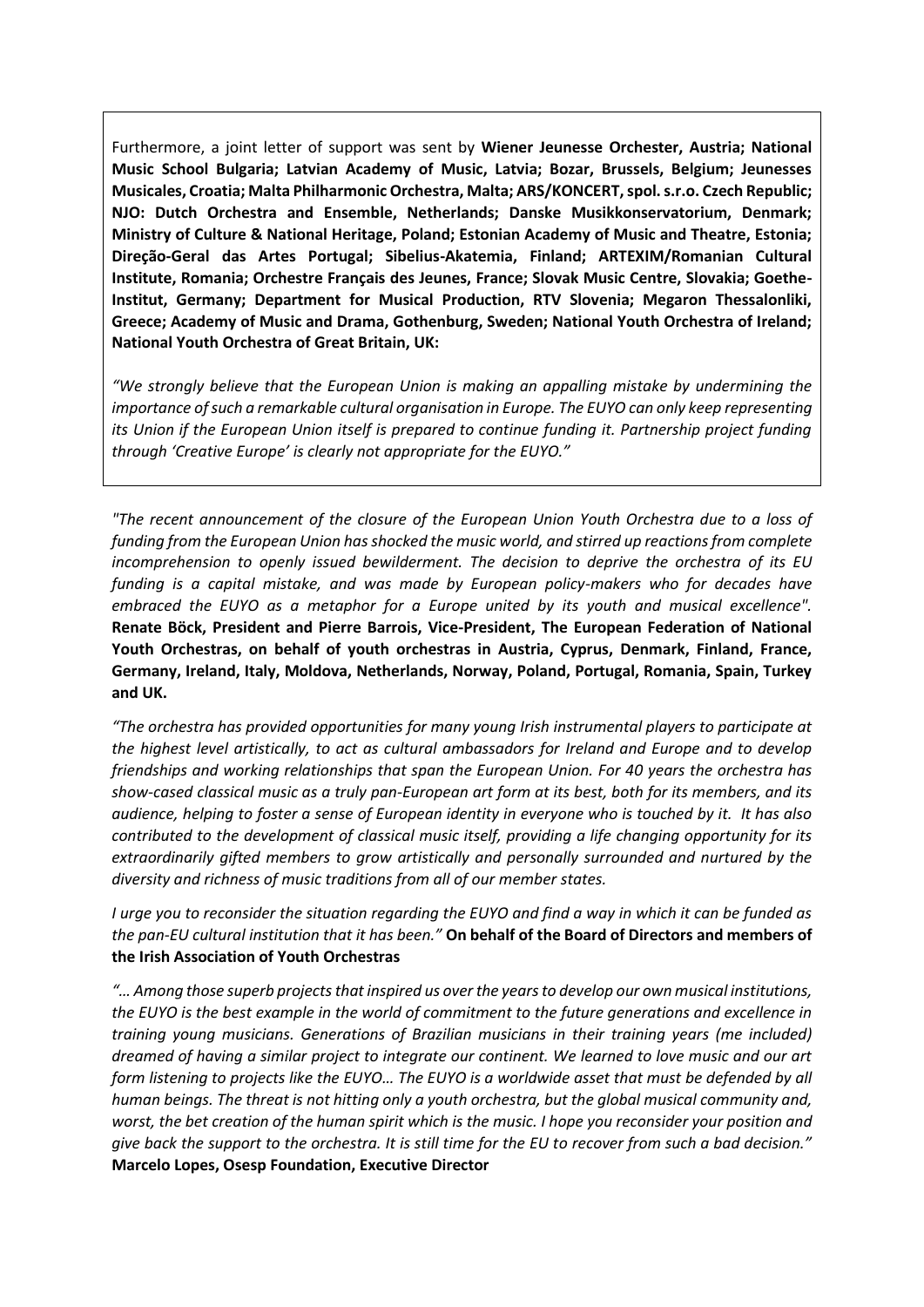*"I understand at first hand the enormous and positive impact that membership of such an orchestra can have on young musicians from across Europe. Whilst not a member of EUYO myself, in 1995/96 I was privileged to tour as a violinist with its sister orchestra, the European Union Baroque Orchestra. As is without doubt the case for the thousands of players who have played and toured with EUYO, some of my most enriching, inspiring and energising musical experiences were with this group of highly professional, engaged and keenly learning musicians.* 

*Players of both orchestras then and now learn not only from internationally acclaimed directors and soloists, an invaluable opportunity for young players, alone worth beyond its funding with regards its impact on a wider cultural ecology. They learn from each other, musically, culturally, playing into the night, breaking bread together and challenging one another to be the best artists they can be. They grow professionally and artistically from the diversity of audiences and contexts in which they present work, learning to communicate across boundaries with passion and intellect.*

*EUYO provides opportunity and mobility to the creative and cultural sectors and visibility and audibility to the ethos and ideals of the Union. In myriad ways the European Union Youth Orchestra enriches lives and our society.*

*To discard four decades of work, by dint of the technicalities and shifting sands of funding structures would be beyond tragic. I believe that you understand this too."* **Matt Burman, Artistic Director, Yorkshire Festival**

*"It is with great sadness that we write to you on behalf of the Sibelius Academy at the University of the Arts Helsinki after hearing the news that the 40 year history of the European Union Youth Orchestra will cease to exist after September 1, 2016.* 

*We Believe that the European Union Youth Orchestra is one of the great Cultural Ambassadors of the European Union, and that for 40 years it has been a consistent beacon of excellence for the EU's highest values and ideals. It has served as a stepping stone of young European musicians towards the professional careers not only in their own countries but all over Europe. It promotes tolerance, creates friendships and work opportunities that would not appear otherwise. Thru EUYO, young musicians get to learn different styles and interpretations of music as there are so many cultures represented. This rich environment is everything EU is supposed to offer its citizens. We understand that without direct core funding from the EU this unique organisation will cease to exist after 1 September 2016. Therefore, we call upon President Juncker, President Schulz and Commissioner Navracsics to act to make available, with urgency, a level of EU core funding directly for the Orchestra that will enable its survival." Matti Perttula, Head of the Department for Conducting, Chamber Music and Orchestra Studies; Anna Rombach, General Manager of the Sibelius Academy Symphony Orchestra*

*"This Orchestra is one of the important cultural symbols of European cultural cooperation providing invaluable opportunities for the cooperation of young people across borders and then their performance of high quality orchestral music to European citizens. The loss of this youth orchestra is, quite frankly, unthinkable and would run counter to the principle of the Union being obliged to uphold cultural and linguistic diversity. We therefore urge you to re-consider your position regarding the funding of the EUYO as a matter of urgency".* **Carole Tongue, President of the European Coalitions for Cultural Diversity**

*"We are writing to express our shock and disappointment at the news of the closure of the European Union Youth Orchestra. The International Society for Music Education draws its 2000 plus members from 90 countries around the world – including most of the 28 countries from which members of the orchestra are drawn. Not only does the work of the EUYO contribute to the music development of the*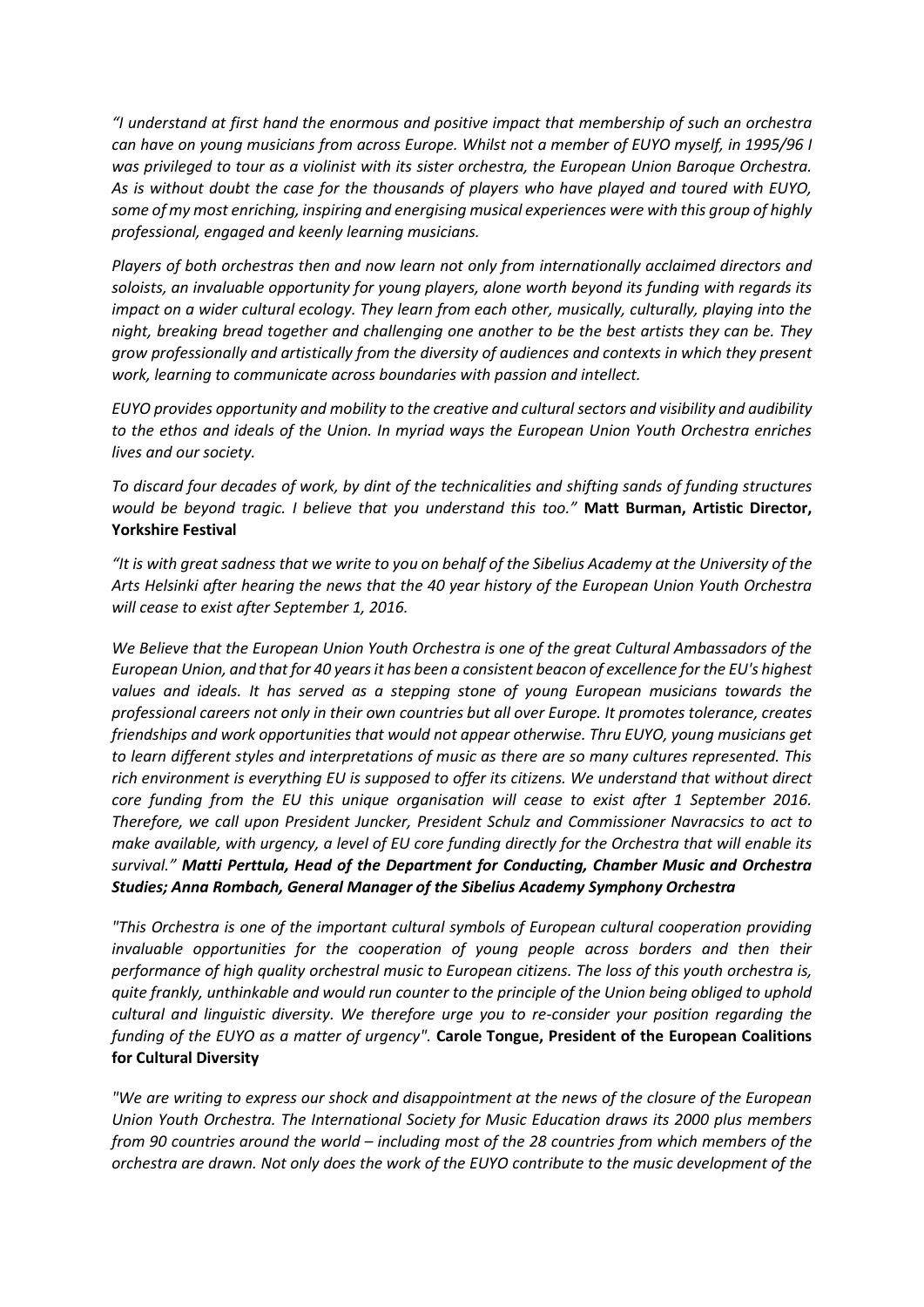*next generation of musicians, the EUYO also provides a unique forum in which young people from diverse ethnicities and backgrounds may meet and work together in a common enterprise. Investment in the European Union Youth Orchestra is an investment in the youth of Europe and sends a message about the importance of music and culture across Europe and the World. In addition it provides a focus for the pride of the European nations in their youth. I speak for our thousands of members, and millions of affiliate members when I ask that you reconsider your funding decision and provide the vital support that will enable this orchestra to continue".* **International Society of Music Education, Sheila Woodward (South Africa / USA), Margaret Barrett (Australia), Lee Higgins (United Kingdom) President, Immediate past President and President Elect**

*"The European Union Youth Orchestra is one the greatest Cultural Ambassadors of the European Union, and for 40 years it has been a beacon for the EU's highest values and ideals". "The EUYO is a great ambassador for Europe, it would be an absolute disaster if it closed down".* **John Gilhooly, Chair Royal Philharmonic Society** and **Rosemary Johnson, Executive Director, Royal Philharmonic Society**

*"The European Music Council (EMC) is the umbrella organisation for musical life in Europe. It is a platform for National Music Councils and European music networks involved in all fields of music from many European countries. Our 74 members are based in 30 European countries.* 

#### *Wroclaw, 22 May 2016*

*After the first 2.5 years under the operation of the Creative Europe programme, the EMC is concerned about the serious impact the changes in funding structures have had. The programme offers valuable support to the culture sector and has enabled important collaboration projects to happen. However, the abolishment of operational grants and the reduction of the number of European networks funded is a serious threat to the existence of culture networks and ambassadors. The EUYO's impending closure is one of the latest prominent examples how these changes in the funding structure have affected the sector.* 

*Therefore, the Annual Meeting of members of the EMC regrets the decision taken to close the EUYO (European Union Youth Orchestra) and appeals to the European Union and other funding bodies to ensure the continuing operation of the orchestra.* 

*During the 6th European Forum on Music, EMC members and delegates discussed the critically important nature of music and musical expression – which encapsulates the very identity of our cultural understanding and dialogue in Europe; values that are so essential in European societies today.* 

*In a time when the European Union is facing enormous challenges such as the migration of people to Europe bringing the diverse identities of their musical homelands with them to enrich Europe's culture, it is important that the citizens of Europe have an appreciation and understanding of the diverse nature of that cultural expression as seen and heard in the high quality musical enrichment that is evident in the activities of the EUYO.* 

*The public image of the EU is in crisis because the values of the European community, of people living together in peace and harmony, respecting a diversity of cultures are often not fully nor effectively communicated. This is why the lack of EU funding for the EUYO needs to be revised and measures should be found to secure EU funding for the orchestra.*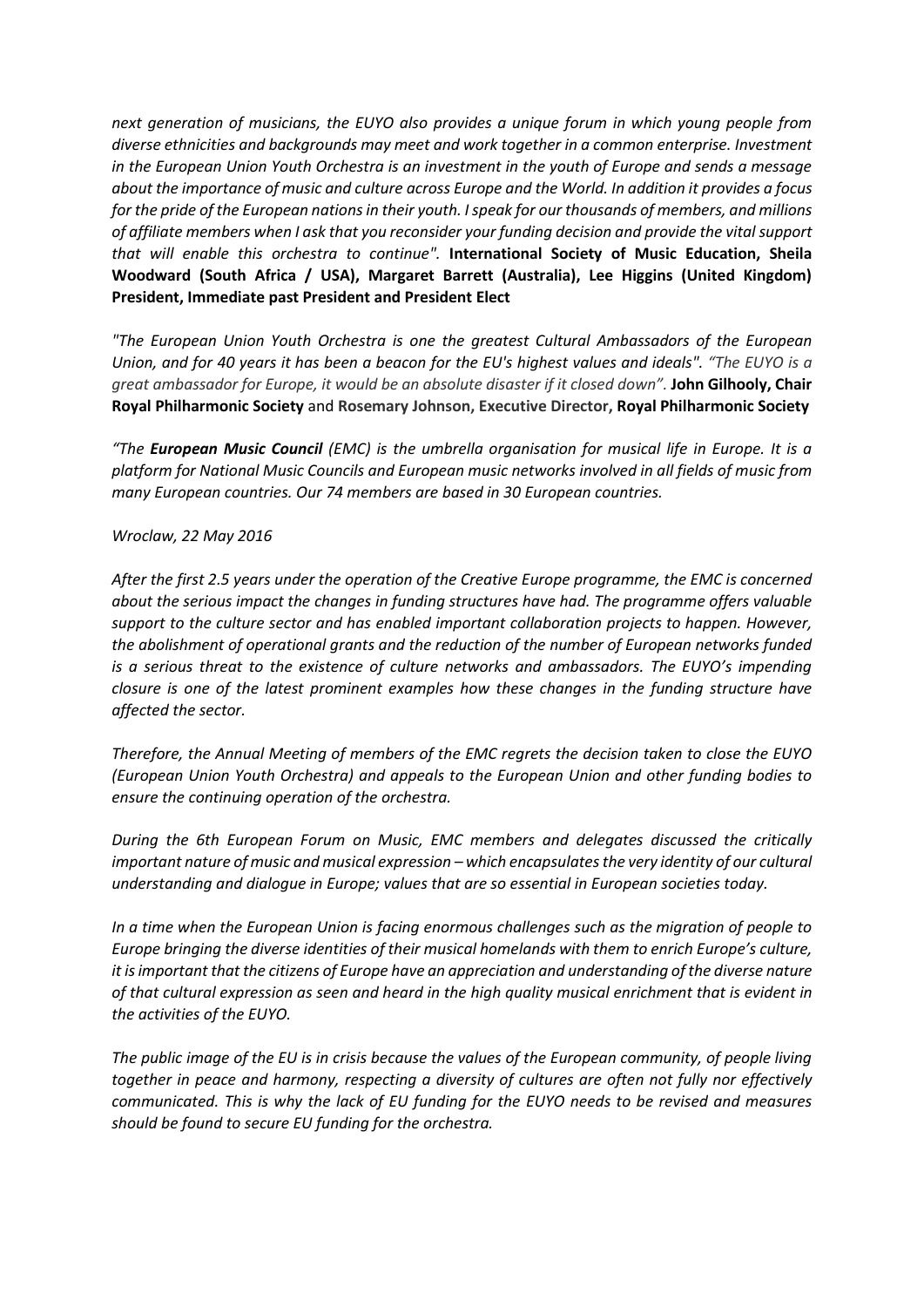*We therefore appeal to the EU to recognize the potential of culture for a Europe that brings people together and contributes to mutual understanding and respect. Furthermore, we know and have all experienced that a positive image of the EU can be achieved through significant and long-term investment in the arts and culture - an investment that supports young musicians and celebrates excellence, such as the EUYO and many other music initiatives. Surely this is an aspiration we should share for all of Europe's emerging artists celebrating the diverse culture that is today's Europe.*

*The EMC supports the campaign to secure EUYO's existence."*

*\*\*\**

*"Few orchestras embody the pan-European spirit and values as ideally as the European Union Youth Orchestra. Therefore, during the 17 editions of the festival, we have tried to present it whenever possible, and EUYO has appeared no less than twelve times, in five cases performing the grand final concert of the festival, receiving accolades from the press and adoration from the audience.*

*…The spirit and message behind this orchestra has been widely understood: it has been understood by our audience, which returns faithfully and enthusiastically to the EUYO's concerts. It has been understood by the press, which has praised the orchestra's level as being "equal to a professional top orchestra" Der Tagesspiegel* 

*…This year, the European Union Youth Orchestra is scheduled to open our festival on August 17, once again under the patronage of the President of the European Parliament, Martin Schulz, yourself, and Berlin's Governing Mayor, Michael Müller. We are proud and gratified that Mayor Müller and Monika Grütters, the German Federal Government Commissioner for Culture and the Media, out of whose budget the German contribution to EUYO's finances comes, have agreed to deliver keynote addresses before this concert. The event is one of the first to celebrate the EUYO's 40th anniversary.*

*As a platform for youth orchestras the world over, but located at the heart of Europe, we urge you to rethink and reverse the decision to defund the European Union Youth Orchestra. Few other institutions embody the idea, the philosophy, the spirit of Europe as purely and wholeheartedly as this orchestra does. In times in which the European Union is questioned and attacked on so many levels, we need ambassadors to breathe life into the European Idea, and to remind us why Europe is the only way towards the future. Please use your high position and influence to find a way to ensure the financial future of the European Union Youth Orchestra."* **Dr. Gabriele Minz, General Manager, Young Euro Classic, Dr. Dieter Rexroth, Artistic Director, Young Euro Classic**

*"The decision to put an end to the European Union Youth Orchestra is a stab to the heart the Union itself. Nothing short of an act of high treason to those values the Union was meant to foster, defend and export. It is a short-sighted, short-term based decision which contributes to undermine and erode the European ideal even further at a time when those values need defending most."* **José Luis Sosa Muñiz, Professor at the Conservatorio Superior de Música" Andrés de Vandelvira" de Jaén, España**

*"The EUYO is an essential element of the European Union's musical culture, and their efforts provide important opportunities for participants to live and work together to develop friendships and understanding, to increase their awareness of the musical and cultural aspects of Europe, as well as Europe's place in the global culture. Our organization (www.SphinxMusic.org), which transforms lives through the power of diversity in the arts, count the EUYO as vital international colleagues - the ensemble provides young artists with incredible opportunities to grow as musicians and citizens of our*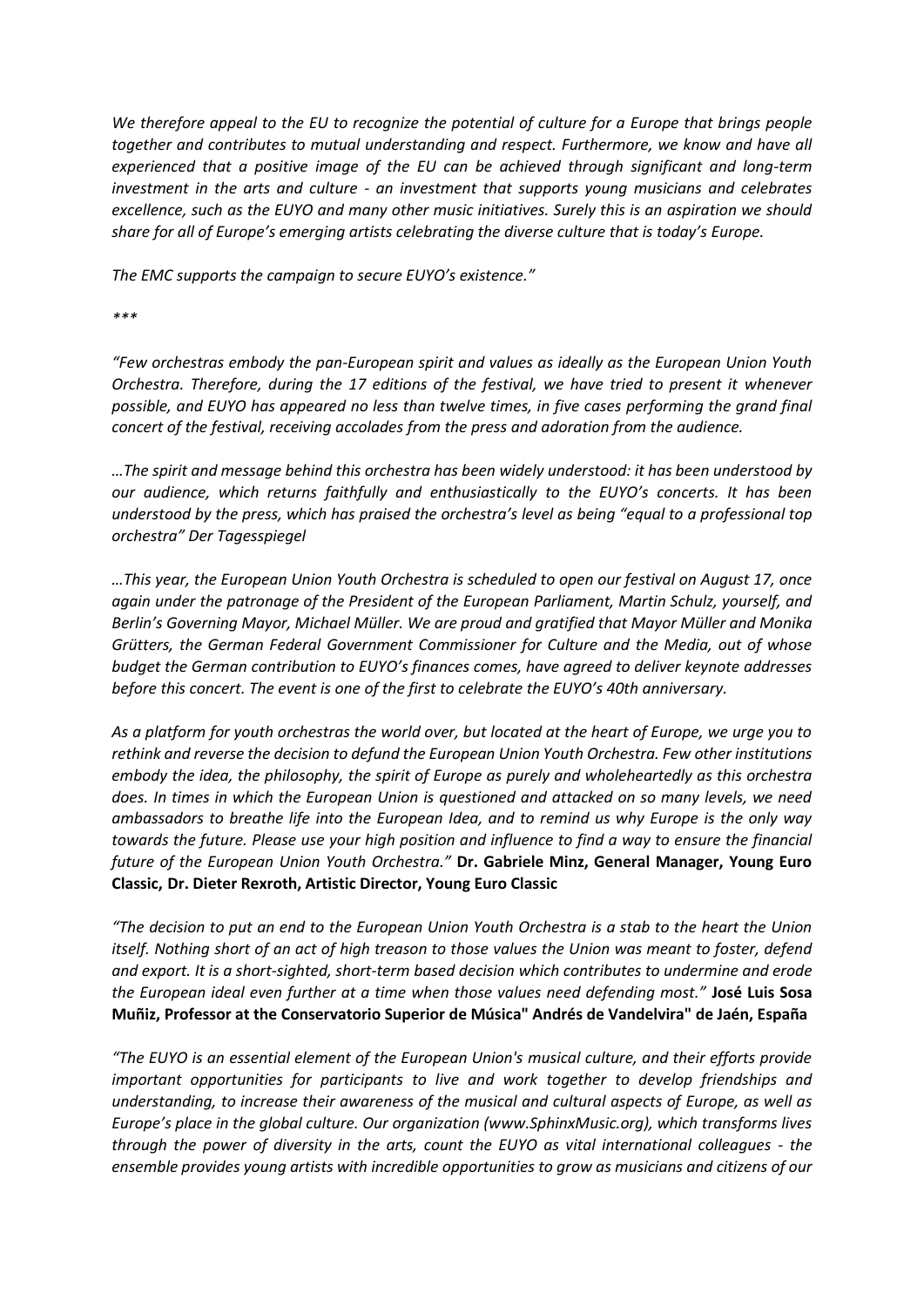*global world. For the continued advancement of our field, and classical music in general, we implore you to sustain the future of the EUYO."* **Afa Dworkin, President & Artistic Director, The Sphinx Organization**

The **Chamber Orchestra of Europe** and **Sir András Schiff** perform for the EUYO #SaveEUYO: <https://www.youtube.com/watch?v=PWpSVoDYAoo&feature=youtu.be>

The **Royal Concertgebouw Orchestra** and **Mariss Jansons** perform the European Anthem in support of EUYO: <https://youtu.be/y6h3Rky0Z68>

The **City of Birmingham Symphony Orchestra** plays in support of the EUYO, featuring Emily Davis, Graham Sibley & Anthony Howe (& 10 other EUYO alumni): <https://youtu.be/e-J3PvipTbc>

**IMG Artists** staff sing European Anthem: <https://www.youtube.com/watch?v=Z6b2uIh9k-A&feature=youtu.be>

**I, CULTURE Orchestra** plays in support of the EUYO: https://www.facebook.com/icultureorchestra/?fref=nf

**Accademia Nazionale di Santa Cecilia** plays in support of the EUYO: <https://youtu.be/c1kcZWuLPB0>

**Casa da Música Porto** plays in support of the EUYO: <https://vimeo.com/167304568>

"*The betrayal of the European Union Youth Orchestra by the EU Commission [is] a miserable, petty, crass, stupid kind of betrayal for which there is no sensible explanation, but after 40 years this fabulous band, described by the EU president Jean-Claude Juncker as "one of our most distinguished ambassadors" and "a potent symbol of our European Union", is being closed by the EU.*

*It is not because of some artistic judgement by the funding authorities; it isn't that the orchestra has had a dip in form, or that audiences have stopped coming to hear it; there is no funding crisis that makes the EUYO an intolerable luxury. It is being killed because it doesn't fit a new policy: it isn't a national body seeking to become more European by forging partnerships with other national bodies in other European countries in the current imperative; it is an existing pan-European organisation, and they are no longer to be funded."*

*The EUYO was the result of a European Parliament resolution of 1976 and until 2013 was supported as a cultural ambassador for the EU. It has players from all 28 member states and its quality is such that it has been conducted by Bernstein, Karajan, Barenboim and Rostropovich, and its music directors have even the likes of Abbado, Ashkenazy, Haitink and currently Petrenko. It has performed in all the great concert halls of the world in four continents, 43 countries and 177 cities, and its 3,000 alumni now populate the orchestras of the world".* **Simon Tait, 'Taitmail'.**

*"Jean-Claude Junker described the European Union Youth Orchestra as 'one of our most distinguished ambassadors...a potent symbol of our European Union.' …*

*The benefits of an organisation like this - micro and macro - far outweigh the costs of running it both in Europe and the world. Closing the orchestra for reasons of re-organised funding arrangements looks*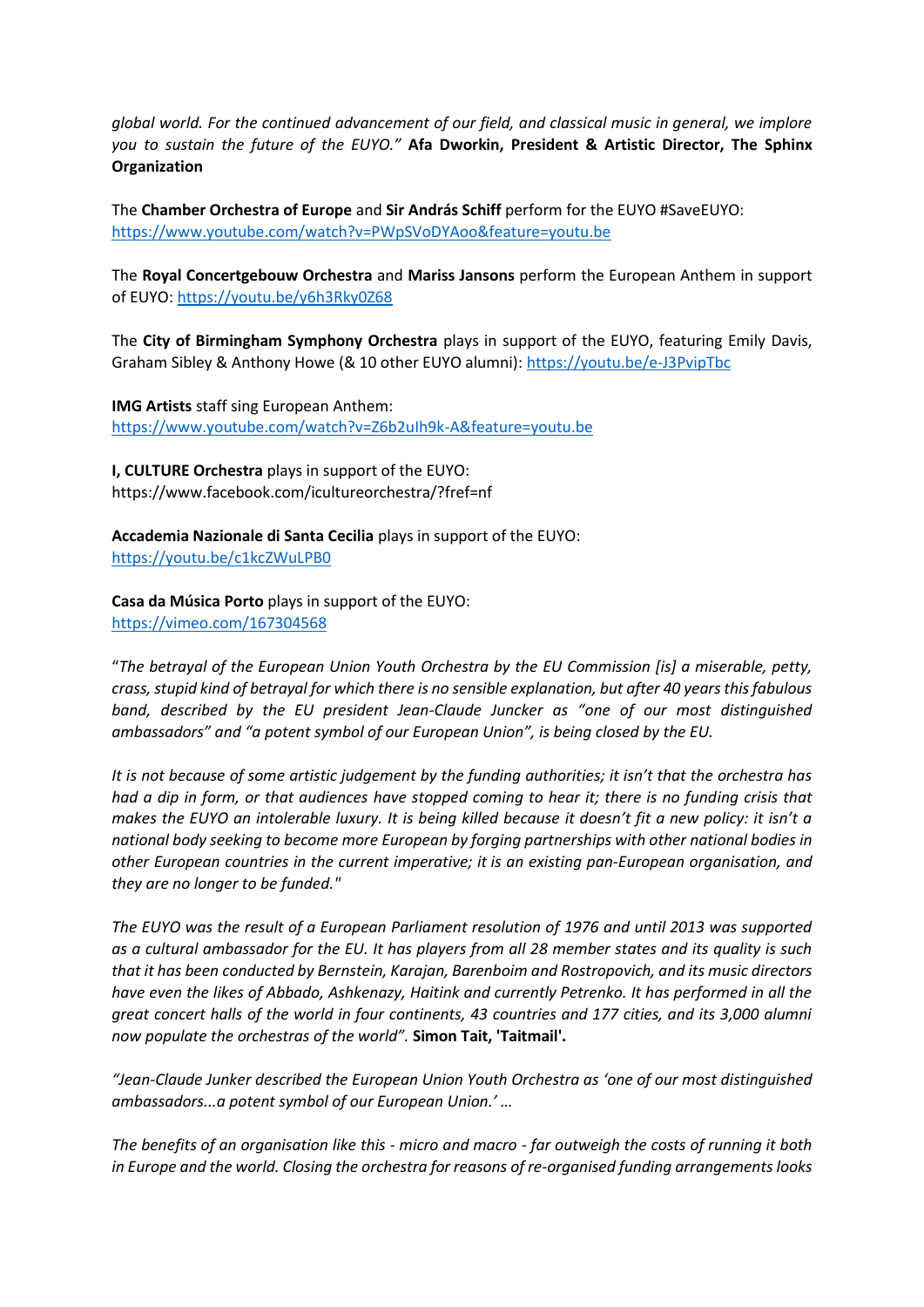*like the worst act of cultural vandalism, cynicism and uncontrolled bureaucracy at a time when the EU needs to be prove it is not curtailed by such things."* **Andrew Mellor, Journalist, Denmark/UK**

*"…the founding principles of the orchestra: of unity, of friendship, of exceptional music making, breaking down the barriers of borders within the EU are as strong as ever. The EUYO is unique. It is special to the thousands of musicians who call themselves alumni with pride. It is simply incomprehensible that this amazing organisation will cease to exist."* **Andrew McCoy, British Trombone Player, Member of the EUYO**

*"Where else is there such a strong voice for the EU - a large community of people travelling the continent as 28 nations, working in absolute harmony together? Isn't this everything that the EU should stand for?"* **Emily Davis, Concertmaster EUYO, Principal First Violin, City of Birmingham Symphony Orchestra**

"Looking at Europe's present political landscape, I strongly believe that this sort of transformation, *which the EUYO offers is exactly what a stable, future-orientated EU needs for and from its people."* **Magdalena Sammer, violin, EUYO**

**Please see related press articles overleaf…**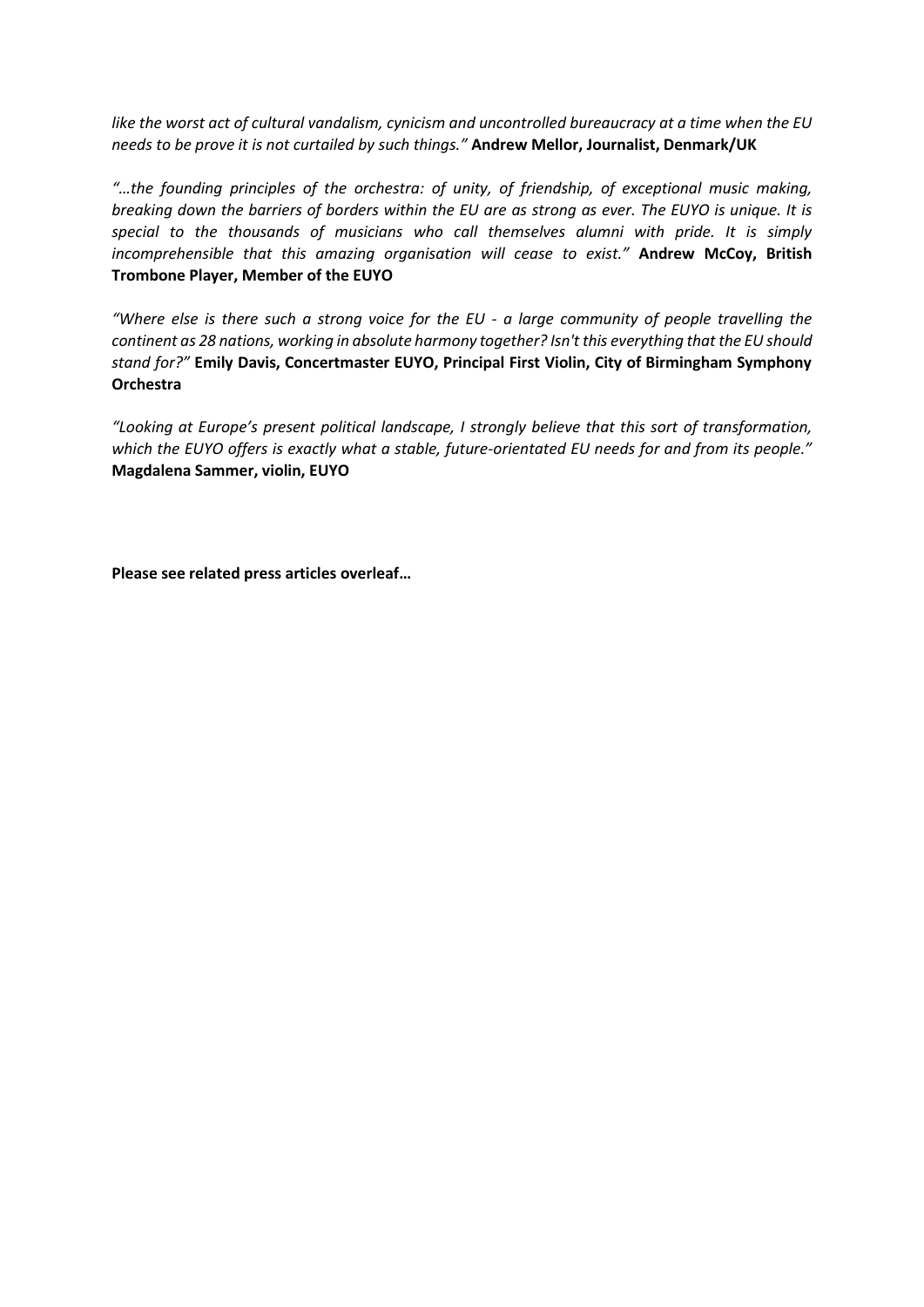### **List of related press articles**

[https://ec.europa.eu/programmes/creative-europe/news/20160512-european-union-youth](https://ec.europa.eu/programmes/creative-europe/news/20160512-european-union-youth-orchestra_en)[orchestra\\_en](https://ec.europa.eu/programmes/creative-europe/news/20160512-european-union-youth-orchestra_en)

<https://www.br-klassik.de/aktuell/news-kritik/european-youth-orchestra-aufloesung-100.html>

<http://slippedisc.com/2016/05/breaking-european-union-kills-its-youth-orchestra/>

<http://slippedisc.com/2016/05/a-sad-day-for-the-eu-as-abbados-orchestra-is-abolised/>

<http://slippedisc.com/2016/05/european-union-the-fightback-starts-here/>

<https://jessicamusic.blogspot.co.uk/2016/05/how-you-can-help-to-save-euyo.html>

[http://www.rhinegold.co.uk/classical\\_music/euyo-cease-activities-due-lack-funding/](http://www.rhinegold.co.uk/classical_music/euyo-cease-activities-due-lack-funding/)

[http://www.francemusique.fr/actu-musicale/l-union-europeenne-signe-la-fin-de-l-european-union](http://www.francemusique.fr/actu-musicale/l-union-europeenne-signe-la-fin-de-l-european-union-youth-orchestra-131087)[youth-orchestra-131087](http://www.francemusique.fr/actu-musicale/l-union-europeenne-signe-la-fin-de-l-european-union-youth-orchestra-131087)

<http://www.classical-music.com/news/european-union-youth-orchestra-close-due-lack-funding>

<http://bekaclassics.org/home/blog/how-you-can-help-to-save-the-euyo>

[https://www.codalario.com/euyo/noticias/la-union-europea-se-deshace-de-la-euyo--la-joven](https://www.codalario.com/euyo/noticias/la-union-europea-se-deshace-de-la-euyo--la-joven-orquesta-de-elite-fundada-por-claudio-abbado_4043_3_11472_0_1_in.html)[orquesta-de-elite-fundada-por-claudio-abbado\\_4043\\_3\\_11472\\_0\\_1\\_in.html](https://www.codalario.com/euyo/noticias/la-union-europea-se-deshace-de-la-euyo--la-joven-orquesta-de-elite-fundada-por-claudio-abbado_4043_3_11472_0_1_in.html)

<http://orcha.ulb.be/>

<http://www.toutdz.com/lorchestre-des-jeunes-de-lunion-europeenne-menace-de-disparition/>

<https://www.primephonic.com/news/news-a-tragic-day-for-the-european-union-youth-orchestra>

[http://www.thestrad.com/cpt-latests/european-union-youth-orchestra-to-close-due-to-lack-of-eu](http://www.thestrad.com/cpt-latests/european-union-youth-orchestra-to-close-due-to-lack-of-eu-funding/)[funding/](http://www.thestrad.com/cpt-latests/european-union-youth-orchestra-to-close-due-to-lack-of-eu-funding/)

[http://english.ahram.org.eg/NewsContent/5/33/216654/Arts--Culture/Music/Abaddos-brainchild,](http://english.ahram.org.eg/NewsContent/5/33/216654/Arts--Culture/Music/Abaddos-brainchild,-the-European-Union-Youth-Orche.aspx) [the-European-Union-Youth-Orche.aspx](http://english.ahram.org.eg/NewsContent/5/33/216654/Arts--Culture/Music/Abaddos-brainchild,-the-European-Union-Youth-Orche.aspx)

<http://es.euronews.com/2016/05/12/amargo-adios-a-la-joven-orquesta-de-la-ue/>

<http://fr.euronews.com/2016/05/12/l-orchestre-des-jeunes-de-l-union-europeenne-c-est-fini/>

<http://it.euronews.com/2016/05/12/ue-orchestra-giovanile-in-pericolo/>

[http://ua.euronews-direct.bce.lu/2016/05/12/campaign-launched-to-save-european-youth](http://ua.euronews-direct.bce.lu/2016/05/12/campaign-launched-to-save-european-youth-orchestra-from-closure-due-to-funding/)[orchestra-from-closure-due-to-funding/](http://ua.euronews-direct.bce.lu/2016/05/12/campaign-launched-to-save-european-youth-orchestra-from-closure-due-to-funding/)

[http://www.euronews.com/2016/05/12/campaign-launched-to-save-european-youth-orchestra](http://www.euronews.com/2016/05/12/campaign-launched-to-save-european-youth-orchestra-from-closure-due-to-funding/)[from-closure-due-to-funding/](http://www.euronews.com/2016/05/12/campaign-launched-to-save-european-youth-orchestra-from-closure-due-to-funding/)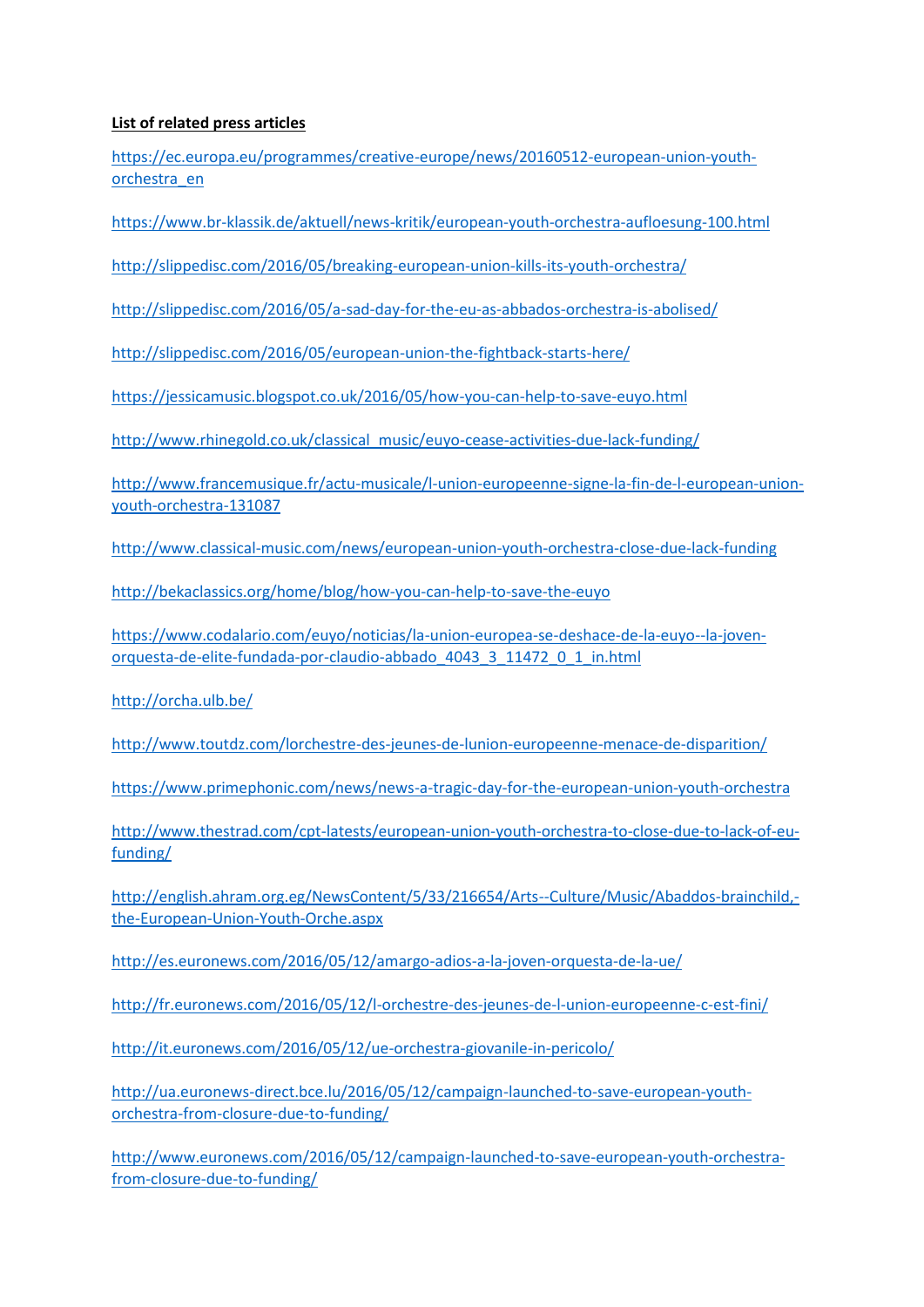[http://www.theguardian.com/music/2016/may/13/marshall-marcus-the-european-union-youth](http://www.theguardian.com/music/2016/may/13/marshall-marcus-the-european-union-youth-orchestra-cannot-be-strangled)[orchestra-cannot-be-strangled](http://www.theguardian.com/music/2016/may/13/marshall-marcus-the-european-union-youth-orchestra-cannot-be-strangled)

<http://slippedisc.com/2016/05/simon-rattle-leads-campaign-to-save-euyo/>

<http://www.planethugill.com/2016/05/saveeuyo.html>

<http://www.wienersymphoniker.at/news/newsid/169>

<http://eubo.eu/news/>

[http://www.elcompositorhabla.com/es/noticias.zhtm?arg\\_id=478](http://www.elcompositorhabla.com/es/noticias.zhtm?arg_id=478)

[http://imgartists.com/news/read\\_euyo\\_chief\\_conductor\\_vasily\\_petrenkos\\_statement/](http://imgartists.com/news/read_euyo_chief_conductor_vasily_petrenkos_statement/)

<http://youngmoneyblog.co.uk/why-the-end-of-euyo-is-a-betrayal-of-young-people-by-the-eu/>

[http://classicalsource.com/db\\_control/db\\_news.php?id=3766](http://classicalsource.com/db_control/db_news.php?id=3766) [http://bnr.bg/post/100691785/es-spira-subsidiraneto-na-mladejkia-si](http://bnr.bg/post/100691785/es-spira-subsidiraneto-na-mladejkia-si-orkestar#st_refDomain=www.facebook.com&st_refQuery=/)[orkestar#st\\_refDomain=www.facebook.com&st\\_refQuery=/](http://bnr.bg/post/100691785/es-spira-subsidiraneto-na-mladejkia-si-orkestar#st_refDomain=www.facebook.com&st_refQuery=/)

[http://www.oscarcolomina.com/2016/05/14/open-letter-against-the-closure-of-european-union](http://www.oscarcolomina.com/2016/05/14/open-letter-against-the-closure-of-european-union-youth-orchestra/)[youth-orchestra/](http://www.oscarcolomina.com/2016/05/14/open-letter-against-the-closure-of-european-union-youth-orchestra/)

<http://www.chernomore.bg/sviat/2016-05-15/es-spira-subsidiraneto-na-mladezhkiya-si-orkestar>

<http://slippedisc.com/2016/05/eu-concertmaster-to-eu-commissioner-dont-silence-us/>

<http://politikcocktail.eu/?p=1951>

<http://blackdresscode.com/blog1/>

[http://www.dewereldmorgen.be/blog/herlindeverjans/2016/05/16/de-eu-ondermijnt-haar-eigen](http://www.dewereldmorgen.be/blog/herlindeverjans/2016/05/16/de-eu-ondermijnt-haar-eigen-culturele-toekomst)[culturele-toekomst](http://www.dewereldmorgen.be/blog/herlindeverjans/2016/05/16/de-eu-ondermijnt-haar-eigen-culturele-toekomst)

<http://slippedisc.com/2016/05/has-the-euyo-case-changed-your-view-on-brexit/>

[http://dov.org/Newsreader/items/deutsche-orchestervereinigung-fordert-bekenntnis-der-eu-zum](http://dov.org/Newsreader/items/deutsche-orchestervereinigung-fordert-bekenntnis-der-eu-zum-europaeischen-jugendorchester-1697.html)[europaeischen-jugendorchester-1697.html](http://dov.org/Newsreader/items/deutsche-orchestervereinigung-fordert-bekenntnis-der-eu-zum-europaeischen-jugendorchester-1697.html)

[http://klassiker.welt.de/2016/05/17/zum-1-september-european-union-youth-orchestra-soll](http://klassiker.welt.de/2016/05/17/zum-1-september-european-union-youth-orchestra-soll-verstummen/)[verstummen/](http://klassiker.welt.de/2016/05/17/zum-1-september-european-union-youth-orchestra-soll-verstummen/)

<http://www.cmuse.org/european-union-youth-orchestra-to-cease-operations-after-funding-cut/>

[http://www.sigmalive.com/en/news/international/145008/eu-youth-orchestra-set-for-closure](http://www.sigmalive.com/en/news/international/145008/eu-youth-orchestra-set-for-closure-after-funding-rejection)[after-funding-rejection](http://www.sigmalive.com/en/news/international/145008/eu-youth-orchestra-set-for-closure-after-funding-rejection)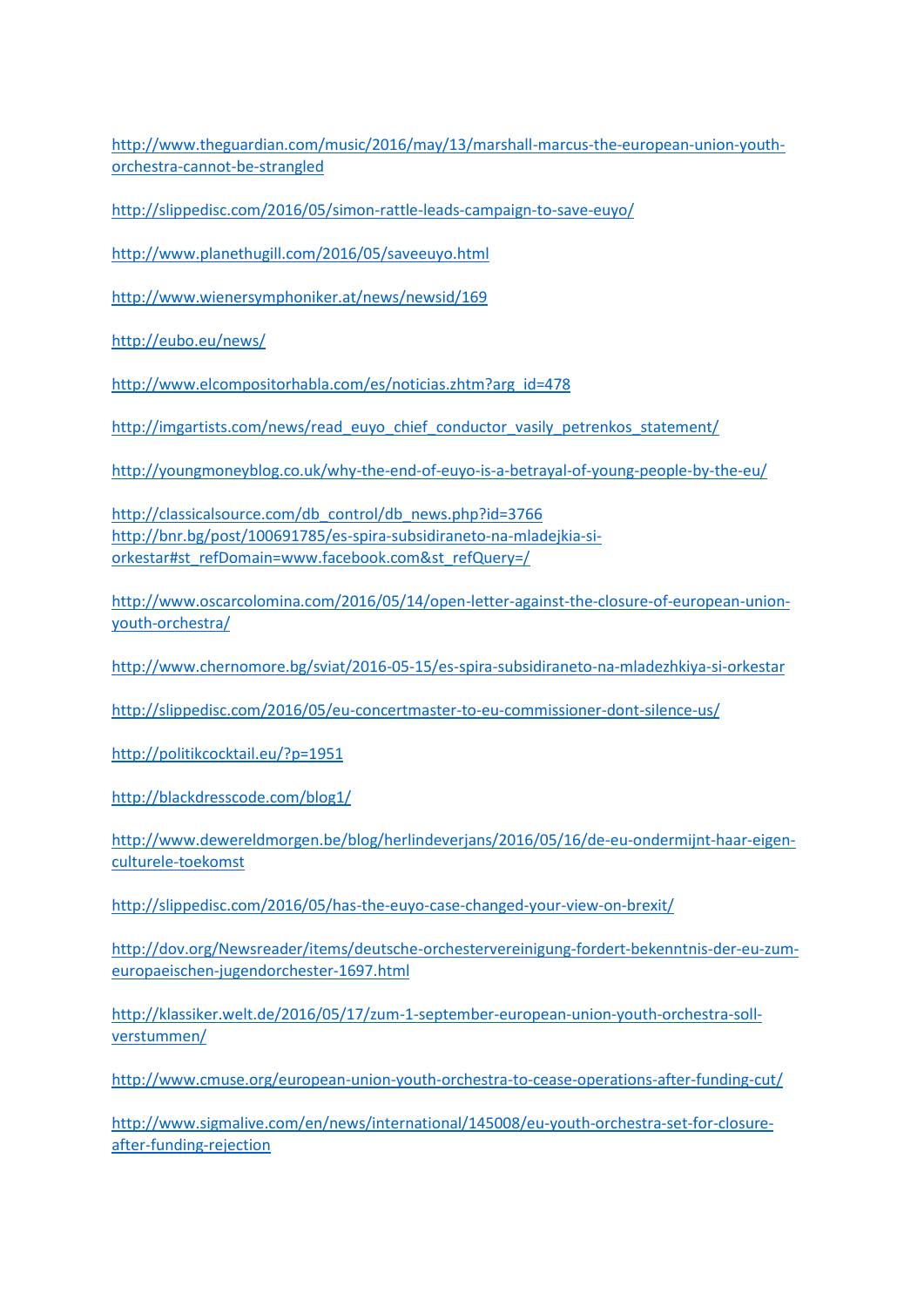[https://colincurrie.wordpress.com/2016/05/18/open-letter-to-tibor-navracsis-european](https://colincurrie.wordpress.com/2016/05/18/open-letter-to-tibor-navracsis-european-commissioner-for-education-culture-youth-and-sport/)[commissioner-for-education-culture-youth-and-sport/](https://colincurrie.wordpress.com/2016/05/18/open-letter-to-tibor-navracsis-european-commissioner-for-education-culture-youth-and-sport/)

[http://us2.campaign](http://us2.campaign-archive1.com/?u=a11ee4dbf1f30d899385efb31&id=26456dfd4e&e=13e462d3e1)[archive1.com/?u=a11ee4dbf1f30d899385efb31&id=26456dfd4e&e=13e462d3e1](http://us2.campaign-archive1.com/?u=a11ee4dbf1f30d899385efb31&id=26456dfd4e&e=13e462d3e1)

<http://www.belga.be/fr/press-release/details-54667/?langpr=FR>

<http://www.ert.gr/385528-2/>

[https://www.musikrat.de/globals-musikrat/aktuelles/detailseite/tx\\_news/jungen](https://www.musikrat.de/globals-musikrat/aktuelles/detailseite/tx_news/jungen-kulturbotschaftern-droht-das-aus/?tx_news_pi1%5Bcontroller%5D=News&tx_news_pi1%5Baction%5D=detail&cHash=20096c6ce33be2230db4a1099bd39ad7)[kulturbotschaftern-droht-das-](https://www.musikrat.de/globals-musikrat/aktuelles/detailseite/tx_news/jungen-kulturbotschaftern-droht-das-aus/?tx_news_pi1%5Bcontroller%5D=News&tx_news_pi1%5Baction%5D=detail&cHash=20096c6ce33be2230db4a1099bd39ad7)

[aus/?tx\\_news\\_pi1%5Bcontroller%5D=News&tx\\_news\\_pi1%5Baction%5D=detail&cHash=20096c6ce3](https://www.musikrat.de/globals-musikrat/aktuelles/detailseite/tx_news/jungen-kulturbotschaftern-droht-das-aus/?tx_news_pi1%5Bcontroller%5D=News&tx_news_pi1%5Baction%5D=detail&cHash=20096c6ce33be2230db4a1099bd39ad7) [3be2230db4a1099bd39ad7](https://www.musikrat.de/globals-musikrat/aktuelles/detailseite/tx_news/jungen-kulturbotschaftern-droht-das-aus/?tx_news_pi1%5Bcontroller%5D=News&tx_news_pi1%5Baction%5D=detail&cHash=20096c6ce33be2230db4a1099bd39ad7)

<https://www.rcs.ac.uk/royal-schools-music-call-save-european-union-youth-orchestra/>

[http://www.tagesspiegel.de/kultur/eu-jugendorchester-soll-aufgeloest-werden-grenzenlos](http://www.tagesspiegel.de/kultur/eu-jugendorchester-soll-aufgeloest-werden-grenzenlos-buerokratisch/13610880.html)[buerokratisch/13610880.html](http://www.tagesspiegel.de/kultur/eu-jugendorchester-soll-aufgeloest-werden-grenzenlos-buerokratisch/13610880.html) [http://www.rtbf.be/culture/musique/detail\\_l-european-union-youth-orchestra-demande-a-la](http://www.rtbf.be/culture/musique/detail_l-european-union-youth-orchestra-demande-a-la-commission-de-prolonger-sa-subvention?id=9301431)[commission-de-prolonger-sa-subvention?id=9301431](http://www.rtbf.be/culture/musique/detail_l-european-union-youth-orchestra-demande-a-la-commission-de-prolonger-sa-subvention?id=9301431)

<http://www.isme.org/sites/default/files/documents/lSME%20letter%20to%20EUYO.pdf>

[https://andrewmccoytrombone.wordpress.com/2016/05/19/saveeuyo-the-european-union-youth](https://andrewmccoytrombone.wordpress.com/2016/05/19/saveeuyo-the-european-union-youth-orchestra/)[orchestra/](https://andrewmccoytrombone.wordpress.com/2016/05/19/saveeuyo-the-european-union-youth-orchestra/)

<http://www.elperiodico.com/es/noticias/opinion/como-desafina-5144218>

[http://www.abendzeitung-muenchen.de/inhalt.european-union-youth-orchestra-bruessel-den](http://www.abendzeitung-muenchen.de/inhalt.european-union-youth-orchestra-bruessel-den-marsch-blasen.bcc4a950-b9c5-4655-92e6-7388548505ae.html)[marsch-blasen.bcc4a950-b9c5-4655-92e6-7388548505ae.html](http://www.abendzeitung-muenchen.de/inhalt.european-union-youth-orchestra-bruessel-den-marsch-blasen.bcc4a950-b9c5-4655-92e6-7388548505ae.html)

[http://www.badische-zeitung.de/kommentare-1/kein-eu-geld-mehr-fuers-european-union-youth](http://www.badische-zeitung.de/kommentare-1/kein-eu-geld-mehr-fuers-european-union-youth-orchestra-duemmer-geht-s-nicht--122255856.html)[orchestra-duemmer-geht-s-nicht--122255856.html](http://www.badische-zeitung.de/kommentare-1/kein-eu-geld-mehr-fuers-european-union-youth-orchestra-duemmer-geht-s-nicht--122255856.html)

<http://slippedisc.com/2016/05/euyo-plays-out-against-eu/>

<http://slippedisc.com/2016/05/semyon-bychkov-lashes-out-at-eu/>

[http://www.planethugill.com/2016/05/saveeuyo\\_20.html](http://www.planethugill.com/2016/05/saveeuyo_20.html)

<https://jessicamusic.blogspot.co.uk/2016/05/play-beethoven-today-to-saveeuyo.html>

[http://www.francemusique.fr/actu-musicale/l-orchestre-des-jeunes-de-l-union-europeenne-euyo](http://www.francemusique.fr/actu-musicale/l-orchestre-des-jeunes-de-l-union-europeenne-euyo-lutte-pour-sa-survie-131837)[lutte-pour-sa-survie-131837](http://www.francemusique.fr/actu-musicale/l-orchestre-des-jeunes-de-l-union-europeenne-euyo-lutte-pour-sa-survie-131837)

<http://www.classicagenda.fr/sauvons-le-european-union-youth-orchestra/>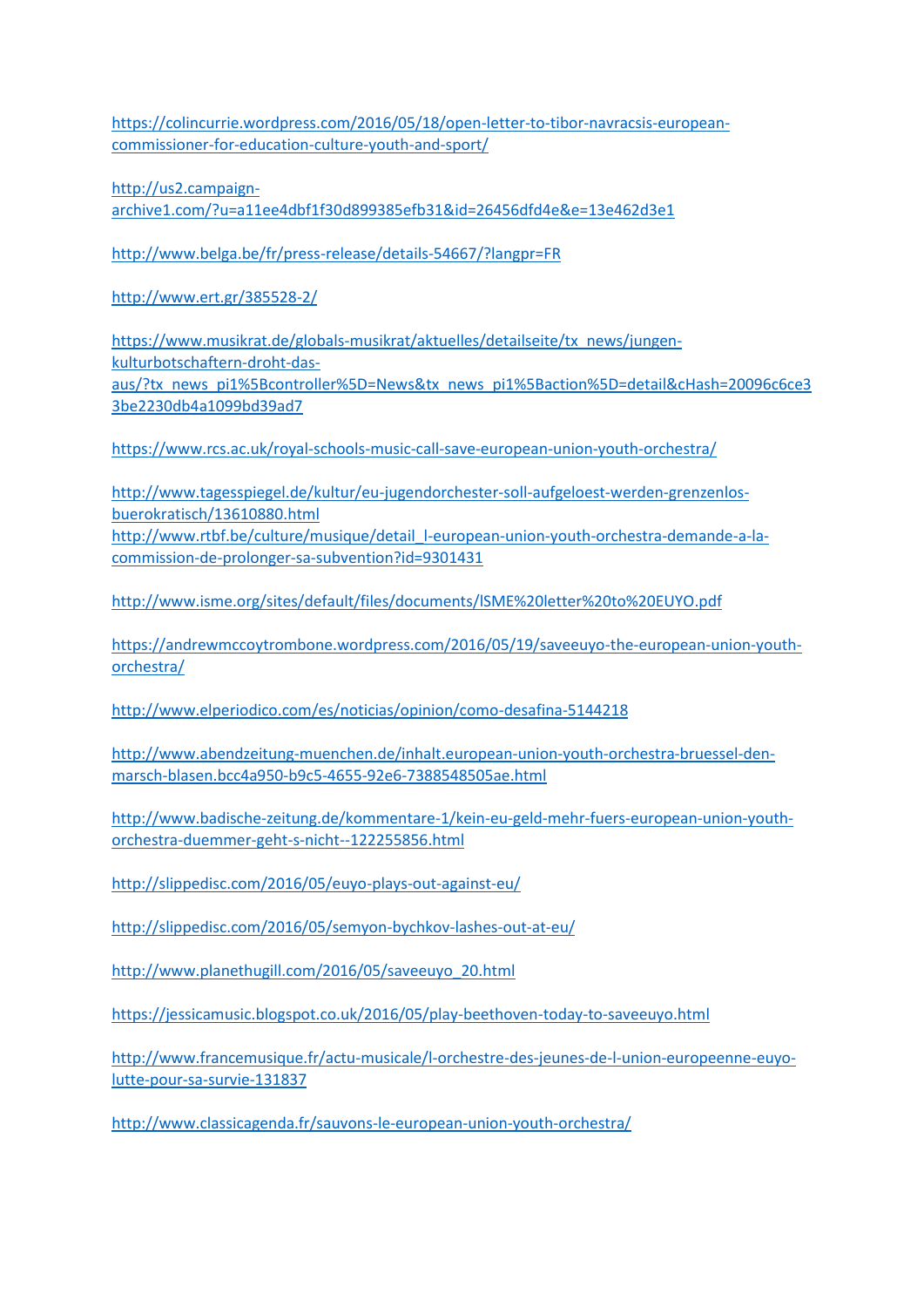http://www.heraldscotland.com/news/14505396.Scotland 39 s Royal Conservatoire backs cam paign to save European youth orchestra/

[http://www.zf.ro/eveniment/tanarul-gabriel-bebeselea-va-dirija-muzicienii-romani-pentru](http://www.zf.ro/eveniment/tanarul-gabriel-bebeselea-va-dirija-muzicienii-romani-pentru-sustinerea-orchestrei-de-tineret-a-ue-15348163)[sustinerea-orchestrei-de-tineret-a-ue-15348163](http://www.zf.ro/eveniment/tanarul-gabriel-bebeselea-va-dirija-muzicienii-romani-pentru-sustinerea-orchestrei-de-tineret-a-ue-15348163)

<http://www.musik-heute.de/13063/deutschland-gegen-schliessung-des-eu-jugendorchesters/>

<https://www.br-klassik.de/themen/u21/european-youth-orchestra-aufloesung-102.html>

[http://www.nrc.nl/nieuws/2016/05/20/muzikaal-protest-in-europese-steden-tegen-bezuiniging-op](http://www.nrc.nl/nieuws/2016/05/20/muzikaal-protest-in-europese-steden-tegen-bezuiniging-op-jongerenorkest)[jongerenorkest](http://www.nrc.nl/nieuws/2016/05/20/muzikaal-protest-in-europese-steden-tegen-bezuiniging-op-jongerenorkest)

[https://www.br-klassik.de/themen/u21/u21-sendung-carl-firle-studieren-ohne-grenzen-european](https://www.br-klassik.de/themen/u21/u21-sendung-carl-firle-studieren-ohne-grenzen-european-union-youth-orchestra-protest100.html)[union-youth-orchestra-protest100.html](https://www.br-klassik.de/themen/u21/u21-sendung-carl-firle-studieren-ohne-grenzen-european-union-youth-orchestra-protest100.html)

[https://www.kulturradio.de/nachrichten/2016/05/gruetters-gegen-aufloesung-von-eu](https://www.kulturradio.de/nachrichten/2016/05/gruetters-gegen-aufloesung-von-eu-jugendorchester.html)[jugendorchester.html](https://www.kulturradio.de/nachrichten/2016/05/gruetters-gegen-aufloesung-von-eu-jugendorchester.html)

[http://www.classicfm.com/music-news/european-union-youth-orchestra](http://www.classicfm.com/music-news/european-union-youth-orchestra-closes/#Kkx2ebmi0x3OEzQv.97)[closes/#Kkx2ebmi0x3OEzQv.97](http://www.classicfm.com/music-news/european-union-youth-orchestra-closes/#Kkx2ebmi0x3OEzQv.97)

<http://www.moz.de/artikel-ansicht/dg/0/1/1484039>

[http://www.focus.de/kultur/kunst/musik-eu-jugendorchester-soll-erhalten](http://www.focus.de/kultur/kunst/musik-eu-jugendorchester-soll-erhalten-bleiben_id_5551158.html)[bleiben\\_id\\_5551158.html](http://www.focus.de/kultur/kunst/musik-eu-jugendorchester-soll-erhalten-bleiben_id_5551158.html)

http://www.maltatoday.com.mt/news/europe/65479/maltese\_musicians\_back\_campaign\_to\_save [european\\_youth\\_orchestra#.V0bNfpErKUl](http://www.maltatoday.com.mt/news/europe/65479/maltese_musicians_back_campaign_to_save_european_youth_orchestra#.V0bNfpErKUl)

[http://www.welt.de/print/die\\_welt/kultur/article155546922/Rettet-Europas-Jugendorchester.html](http://www.welt.de/print/die_welt/kultur/article155546922/Rettet-Europas-Jugendorchester.html)

[https://www.publico.pt/culturaipsilon/noticia/orquestra-de-jovens-da-uniao-europeia-vai-cessar](https://www.publico.pt/culturaipsilon/noticia/orquestra-de-jovens-da-uniao-europeia-vai-cessar-actividade-1732668)[actividade-1732668](https://www.publico.pt/culturaipsilon/noticia/orquestra-de-jovens-da-uniao-europeia-vai-cessar-actividade-1732668)

<http://slippedisc.com/2016/05/germany-demands-rescue-plan-for-eu-youth-orchestra/>

[http://cultura.elpais.com/cultura/2016/05/20/actualidad/1463760905\\_621252.html](http://cultura.elpais.com/cultura/2016/05/20/actualidad/1463760905_621252.html)

[http://www.noen.at/nachrichten/lokales/aktuell/krems/Jugendorchester-EUYO-musiziert-gegen](http://www.noen.at/nachrichten/lokales/aktuell/krems/Jugendorchester-EUYO-musiziert-gegen-das-Aus;art2512,740315)[das-Aus;art2512,740315](http://www.noen.at/nachrichten/lokales/aktuell/krems/Jugendorchester-EUYO-musiziert-gegen-das-Aus;art2512,740315)

[http://www.ansa.it/sito/notizie/cultura/musica/2016/05/22/filarmonicasalviamo-orchestra](http://www.ansa.it/sito/notizie/cultura/musica/2016/05/22/filarmonicasalviamo-orchestra-giovanile_ba4a6d4e-5de0-4b07-9661-d3179e7f901e.html)[giovanile\\_ba4a6d4e-5de0-4b07-9661-d3179e7f901e.html](http://www.ansa.it/sito/notizie/cultura/musica/2016/05/22/filarmonicasalviamo-orchestra-giovanile_ba4a6d4e-5de0-4b07-9661-d3179e7f901e.html)

[http://milano.repubblica.it/cronaca/2016/05/22/news/scala\\_filarmonica\\_salviamo\\_orchestra\\_giova](http://milano.repubblica.it/cronaca/2016/05/22/news/scala_filarmonica_salviamo_orchestra_giovanile_europea-140346699/) [nile\\_europea-140346699/](http://milano.repubblica.it/cronaca/2016/05/22/news/scala_filarmonica_salviamo_orchestra_giovanile_europea-140346699/)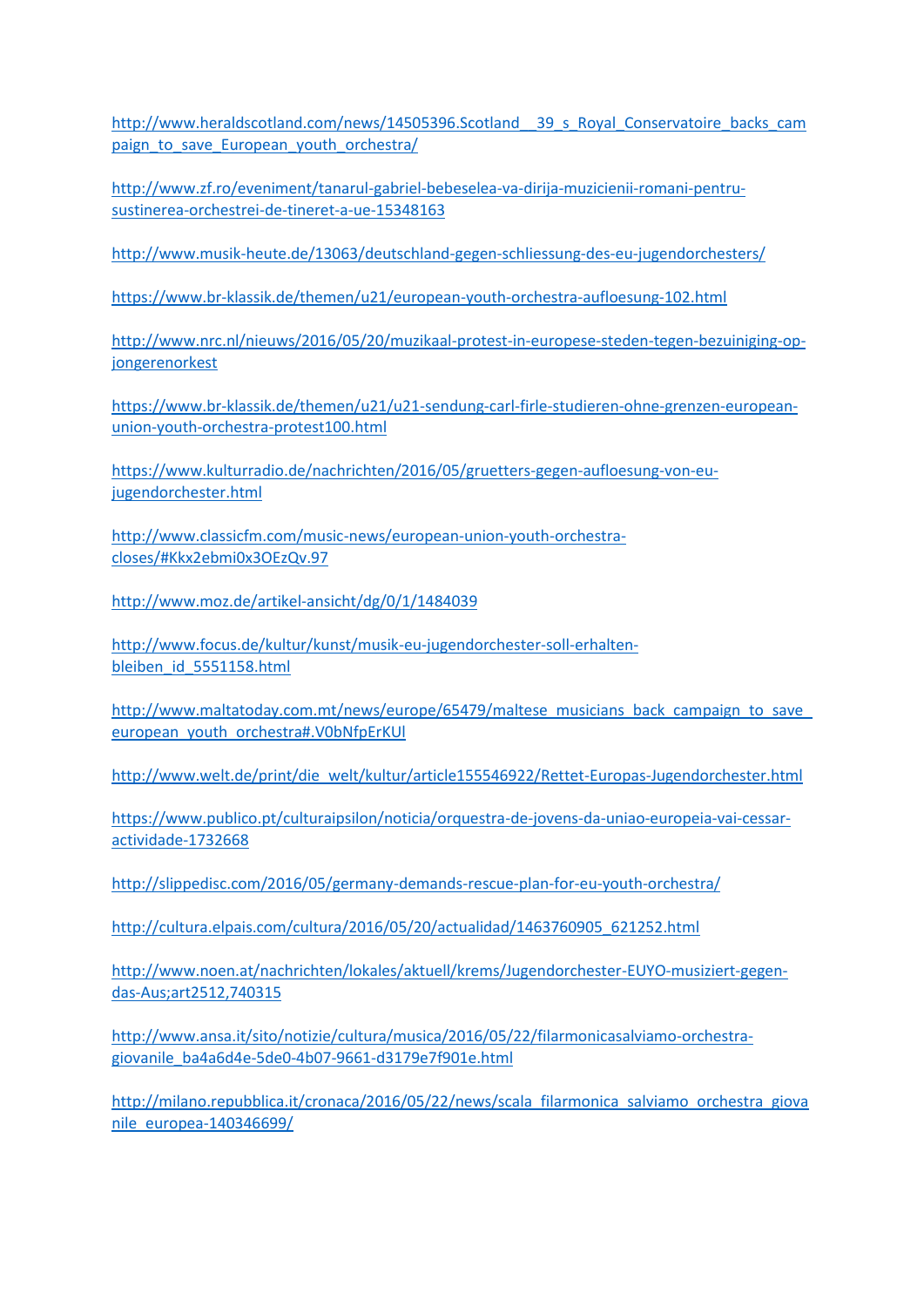[http://www.independent.com.mt/articles/2016-05-23/blogs-opinions/Recommendations-](http://www.independent.com.mt/articles/2016-05-23/blogs-opinions/Recommendations-6736158216)[6736158216](http://www.independent.com.mt/articles/2016-05-23/blogs-opinions/Recommendations-6736158216)

<http://www.emc-imc.org/index.php?id=2166>

<http://pablourbinainmusic.com/why-euyo-matters-to-everyone/>

[http://www.berliner-philharmoniker.de/en/news/detail/european-union-youth-orchestra-under](http://www.berliner-philharmoniker.de/en/news/detail/european-union-youth-orchestra-under-threat/)[threat/](http://www.berliner-philharmoniker.de/en/news/detail/european-union-youth-orchestra-under-threat/)

<http://slippedisc.com/2016/05/berlin-phil-says-euyo-defunding-is-cultural-and-political-disaster/>

<https://www.tagesschau.de/kultur/jugendorchester-rattle-101.html>

[http://www.deutschlandfunk.de/europaeisches-jugendorchester-nach-40-jahren-droht-das](http://www.deutschlandfunk.de/europaeisches-jugendorchester-nach-40-jahren-droht-das-aus.1993.de.html?dram:article_id=355074)[aus.1993.de.html?dram:article\\_id=355074](http://www.deutschlandfunk.de/europaeisches-jugendorchester-nach-40-jahren-droht-das-aus.1993.de.html?dram:article_id=355074)

<http://slippedisc.com/2016/05/euyo-sir-simon-rattle-speaks-out/>

<http://www.euyo.eu/discover/news/john-gilhooly-statement/> [http://www.plateamagazine.com/platea/830-la-european-union-youth-orchestra-emprende-una](http://www.plateamagazine.com/platea/830-la-european-union-youth-orchestra-emprende-una-campana-para-garantizar-su-supervivencia)[campana-para-garantizar-su-supervivencia](http://www.plateamagazine.com/platea/830-la-european-union-youth-orchestra-emprende-una-campana-para-garantizar-su-supervivencia)

<http://www.isme.org/sites/default/files/documents/lSME%20letter%20to%20EUYO.pdf>

[http://www.professoridorchestra.it/n/154/lue-toglie-i-fondi-alleuyo-quando-la-politica-ferma-la](http://www.professoridorchestra.it/n/154/lue-toglie-i-fondi-alleuyo-quando-la-politica-ferma-la-musica.html)[musica.html](http://www.professoridorchestra.it/n/154/lue-toglie-i-fondi-alleuyo-quando-la-politica-ferma-la-musica.html)

[http://www.aec-music.eu/about-aec/news/european-youth-orchestra-to-cease-operations-from](http://www.aec-music.eu/about-aec/news/european-youth-orchestra-to-cease-operations-from-september-2016-due-to-lack-of-funding-from-the-european-union)[september-2016-due-to-lack-of-funding-from-the-european-union](http://www.aec-music.eu/about-aec/news/european-youth-orchestra-to-cease-operations-from-september-2016-due-to-lack-of-funding-from-the-european-union)

[http://www.radioromaniacultural.ro/gabriel\\_bebeselea\\_dirijeaza\\_muzicienii\\_romani\\_pentru\\_sustin](http://www.radioromaniacultural.ro/gabriel_bebeselea_dirijeaza_muzicienii_romani_pentru_sustinerea_orchestrei_de_tineret_a_uniunii_europene_euyo-49430) erea orchestrei de tineret a uniunii europene euyo-49430

[http://ricerca.repubblica.it/repubblica/archivio/repubblica/2016/05/23/lettera-aperta-scala-la](http://ricerca.repubblica.it/repubblica/archivio/repubblica/2016/05/23/lettera-aperta-scala-la-filarmonica-salviamo-giovani40.html?ref=search)[filarmonica-salviamo-giovani40.html?ref=search](http://ricerca.repubblica.it/repubblica/archivio/repubblica/2016/05/23/lettera-aperta-scala-la-filarmonica-salviamo-giovani40.html?ref=search)

[http://www.globalist.it/culture/articolo/201090/la-scala-salvate-l-039-orchestra-giovanile-europea](http://www.globalist.it/culture/articolo/201090/la-scala-salvate-l-039-orchestra-giovanile-europea-creata-da-abbado.html)[creata-da-abbado.html](http://www.globalist.it/culture/articolo/201090/la-scala-salvate-l-039-orchestra-giovanile-europea-creata-da-abbado.html)

[http://www.ilgiornaledivicenza.it/home/spettacoli/filarmonica-salviamo-orchestra-giovanile-](http://www.ilgiornaledivicenza.it/home/spettacoli/filarmonica-salviamo-orchestra-giovanile-1.4880124)[1.4880124](http://www.ilgiornaledivicenza.it/home/spettacoli/filarmonica-salviamo-orchestra-giovanile-1.4880124)

[http://www.lagazzettadelmezzogiorno.it/news/spettacolo/760046/Filarmonica-salviamo-orchestra](http://www.lagazzettadelmezzogiorno.it/news/spettacolo/760046/Filarmonica-salviamo-orchestra-giovanile.html)[giovanile.html](http://www.lagazzettadelmezzogiorno.it/news/spettacolo/760046/Filarmonica-salviamo-orchestra-giovanile.html)

<http://www.larena.it/home/spettacoli/filarmonica-salviamo-orchestra-giovanile-1.4880122>

<http://www.lasicilia.it/articolo/filarmonicasalviamo-orchestra-giovanile>